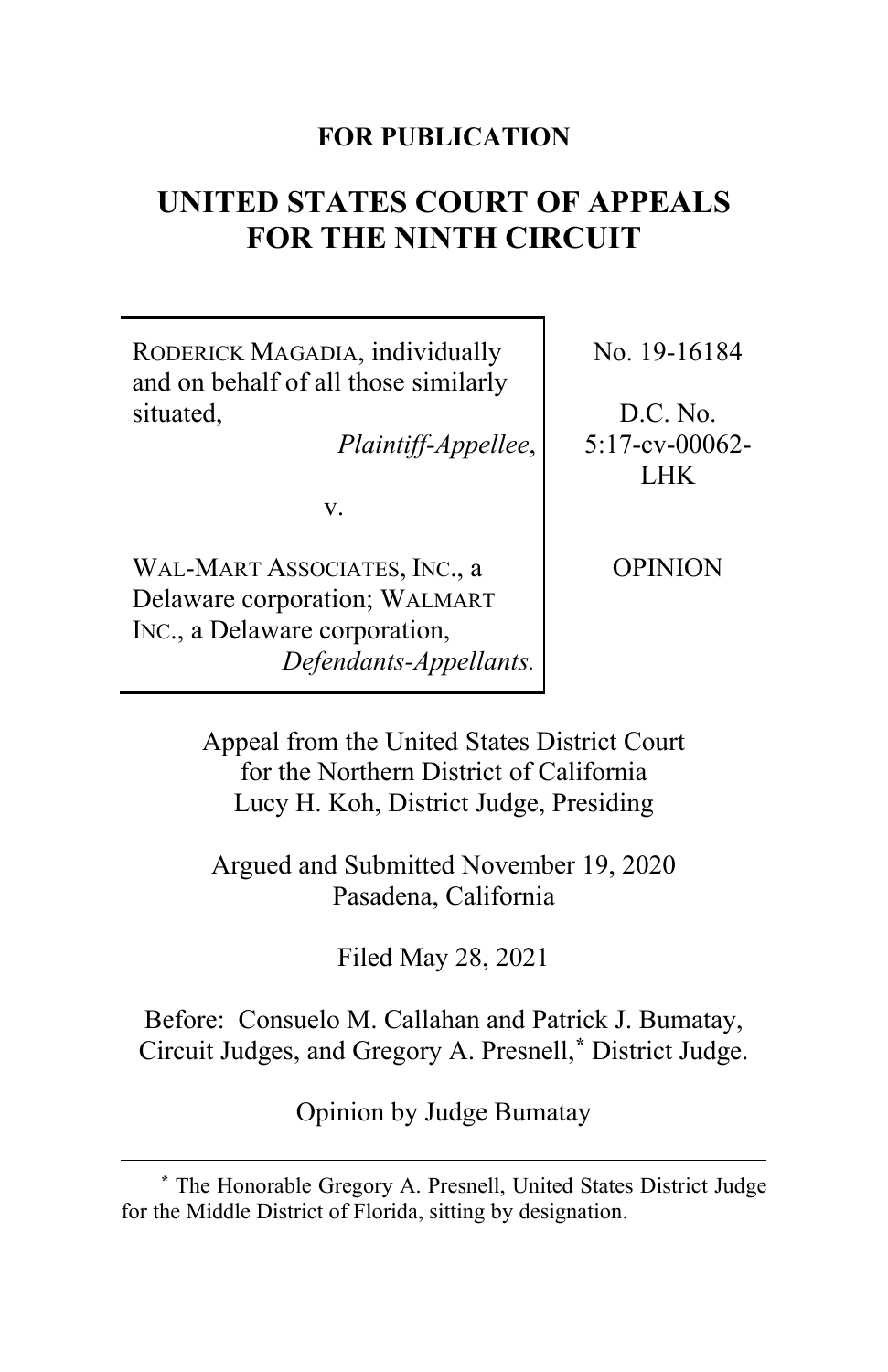### **SUMMARY[\\*\\*](#page-1-0)**

### **Article III Standing / California Labor Law**

In a class action suit brought by Roderick Magadia, a former Walmart employee, alleging violations of California Labor Code's meal-break and wage-statement requirements, the panel: (1) vacated the district court's judgment and award of damages on a Cal. Labor Code § 226.7 claim for meal-break violations and remanded with instructions to further remand the claim to state court; and (2) reversed the judgment and award of damages on two Cal. Labor Code § 226(a) claims for wage-statement violations and remanded with instructions to enter judgment for Walmart.

The panel held that Magadia lacked Article III standing to bring a California Private Attorney General Act ("PAGA") claim for Walmart's meal-break violations since he himself did not suffer injury. Specifically, the panel noted that *qui tam* actions are a well-established exception to the traditional Article III analysis, but held that PAGA's features diverged from *Vermont Agency of Nat. Res. V. U.S. ex rel. Stevens*, 529 U.S. 765 (2000)'s assignment theory of *qui tam* injury. The panel also held that PAGA's features departed from the traditional criteria of *qui tam* statutes.

The panel next considered whether Magadia had standing to bring his two wage-statement claims under Cal. Labor Code  $\S$  226(a), which requires employers to accurately furnish certain itemized information on its

<span id="page-1-0"></span>**<sup>\*\*</sup>** This summary constitutes no part of the opinion of the court. It has been prepared by court staff for the convenience of the reader.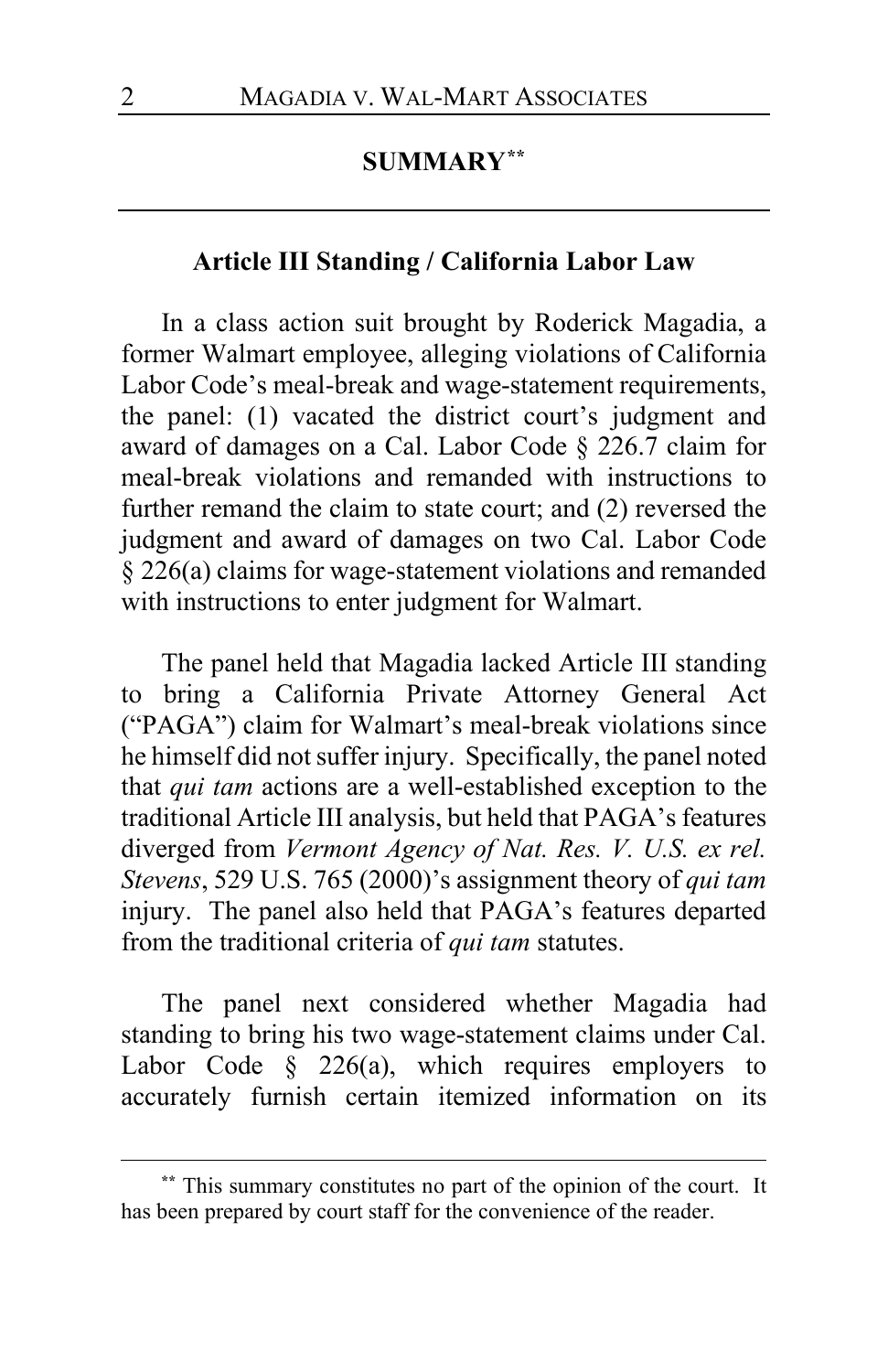employees' wage statements. The panel held that a violation of § 226(a) created a cognizable Article III injury here. To determine whether the violation of a statute constituted a concrete harm, the panel conducted a two-part inquiry. First, the panel held that  $\S 226(a)$  protected employees' concrete interest in receiving accurate information about their wages in their pay statements; and Walmart's failure to disclose statutorily required information on Magadia's wage documents, if true, violated a "concrete interest." Second, Magadia sufficiently alleged that Walmart's § 226(a) violation – depriving him of accurate itemized wage statements – presented a material risk of harm to his interest in the statutorily guaranteed information. The panel also concluded that other class members who could establish § 226(a) injuries had standing to collect damages.

Finally, the panel considered the merits of Magadia's two claims under Cal. Labor Code § 226(a). First, the panel held that the wage statement law did not require Walmart to list the rate of the MyShare overtime adjustment on employees' wage statements, and the district court erred in holding otherwise. Because Walmart must retroactively calculate the MyShare overtime adjustment based on work from six prior periods, the panel did not consider it an hourly rate "in effect" during the pay period for purposes of  $§$  226(a)(9), and Walmart complied with the wage statement law here. Second, the panel held that Walmart's Statement of Final Pay did not violate the wage statement statute. Namely, Walmart complied with Cal. Labor Code  $§$  226(a)(6) when it furnished the required pay-period dates to Magadia and other terminated employees in their final wage statements at the end of the next semimonthly pay period.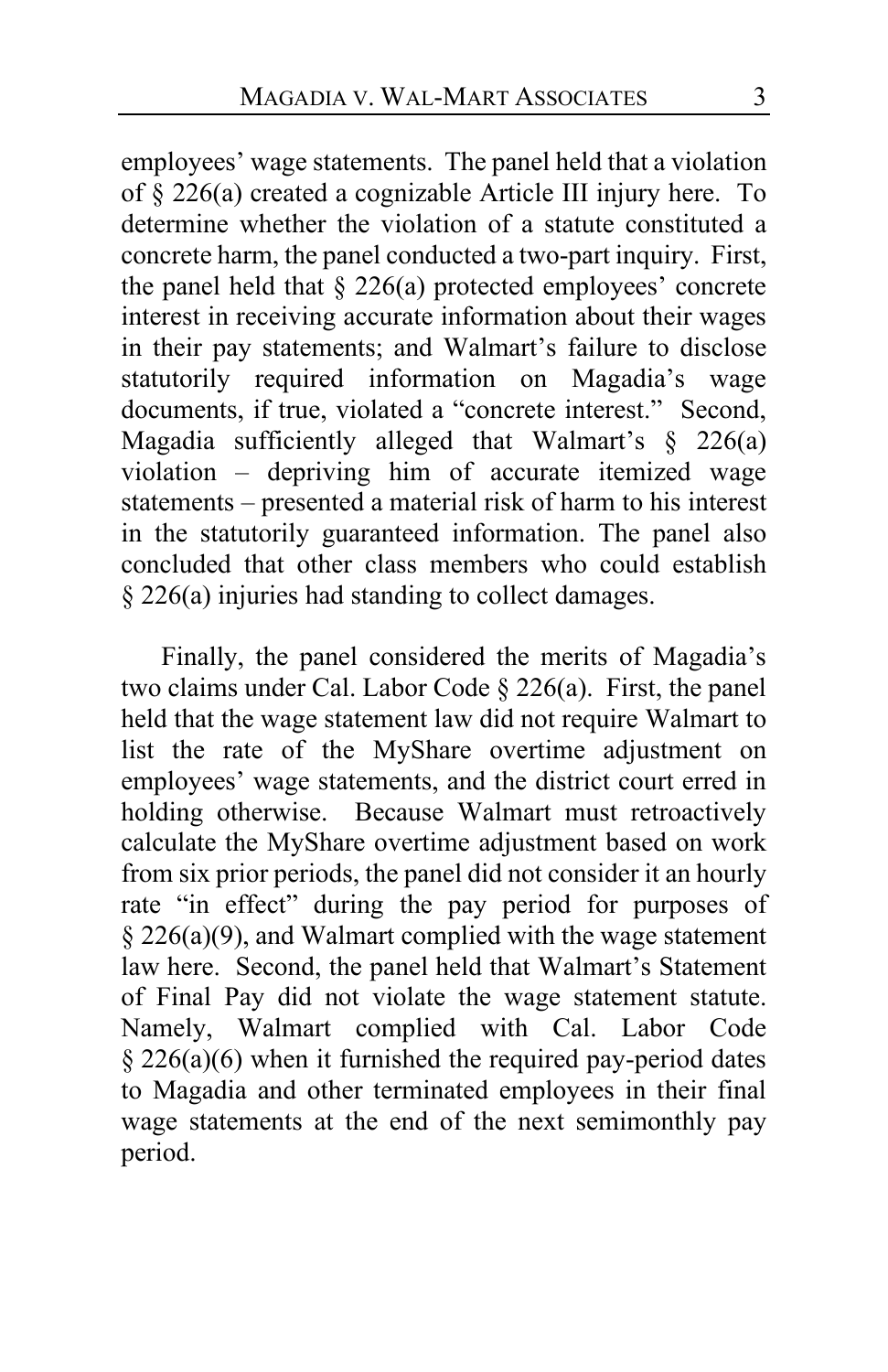## **COUNSEL**

Theane Evangelis (argued), Julian W. Poon, Bradley J. Hamburger, and Joseph Tartakovsky, Gibson Dunn & Crutcher LLP, Los Angeles, California, for Defendants-Appellants.

Jonathan E. Taylor (argued), Deepak Gupta, Gregory A. Beck, and Daniel Wilf-Townsend, Gupta Wessler PLLC, Washington, D.C.; Larry W. Lee, Kwanporn Tulyathan, and Max Gavron, Diversity Law Group PC, Los Angeles, California; Dennis S. Hyun, Hyun Legal APC, Los Angeles, California; for Plaintiff-Appellee.

Thomas R. Kaufman, Sheppard Mullin Richter & Hampton LLP, Los Angeles, California, for Amici Curiae Employers Group and California Employment Law Council.

Matthew B. Gunter, Assistant General Counsel, RCN Capital LLC, South Windsor, Connecticut, for Amicus Curiae RCN Capital LLC.

Deanna M. Rice, O'Melveny & Myers LLP, Washington, D.C.; Anton Metlitsky, O'Melveny & Myers LLP, New York, New York; Steven P. Lehotsky and Jonathan D. Urick, U.S. Chamber Litigation Center, Washington, D.C.; Stephanie Martz, National Retail Federation, Washington, D.C.; Deborah R. White, Retail Litigation Center Inc., Arlington, Virginia; for Amici Curiae Chamber of Commerce of the United States of America, National Retail Federation, and Retail Litigation Center Inc.

Henry Hewitt and Sairah Budhwani, Legal Aid at Work, San Francisco, California, for Amicus Curiae Legal Aid at Work.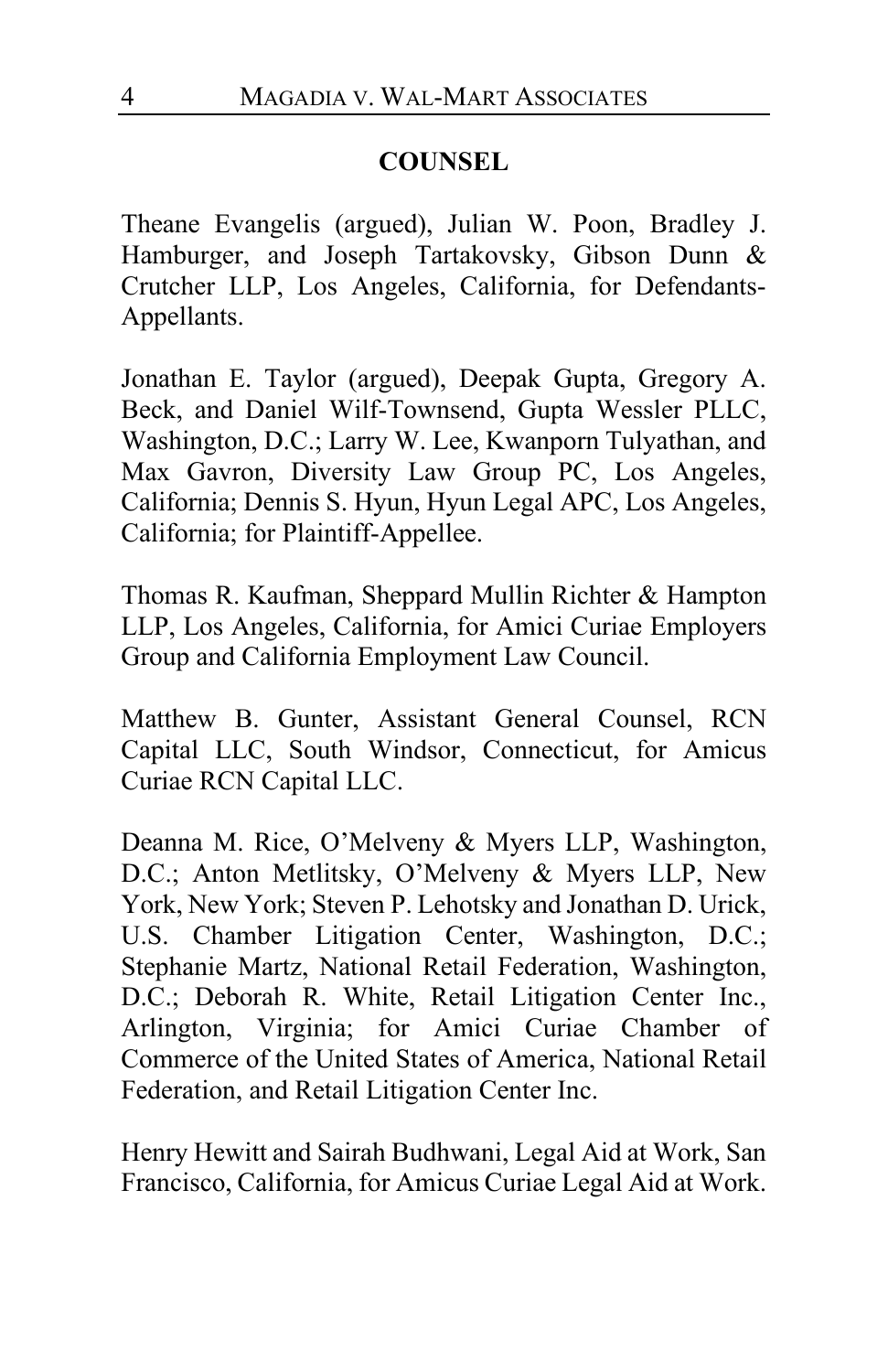#### **OPINION**

BUMATAY, Circuit Judge:

Roderick Magadia worked sales for Walmart for eight years. After the company let him go, Magadia filed a class action suit against Wal-Mart Associates, Inc., and Walmart, Inc., (collectively, "Walmart"), alleging three violations of California Labor Code's wage-statement and meal-break requirements. First, Magadia alleged that Walmart didn't provide adequate pay rate information on its wage statements. *See* Cal. Lab. Code § 226(a)(9). Next, he claimed that Walmart failed to furnish the pay-period dates with his last paycheck. *See id*. § 226(a)(6). Finally, he asserted that Walmart didn't pay adequate compensation for missed meal breaks. *See id*. § 226.7(c). Magadia sought penalties for these claims under California's Private Attorneys General Act ("PAGA"), which authorizes an aggrieved employee to recover penalties for Labor Code violations on behalf of the government and other employees. *See id.* § 2699.

The district court at first certified classes corresponding to each of Magadia's three claims. After summary judgment and a bench trial, the district court found that Magadia in fact suffered no meal-break violation and decertified that class. Even so, the district court allowed Magadia to still seek PAGA penalties on that claim based on violations incurred by other Walmart employees. The district court then ruled against Walmart on the three claims and awarded Magadia and the two remaining classes over \$100 million in damages and penalties.

On appeal, we hold that Magadia lacked standing to bring the meal-break claim because he did not suffer injury himself. As for the two wage-statement claims, we hold that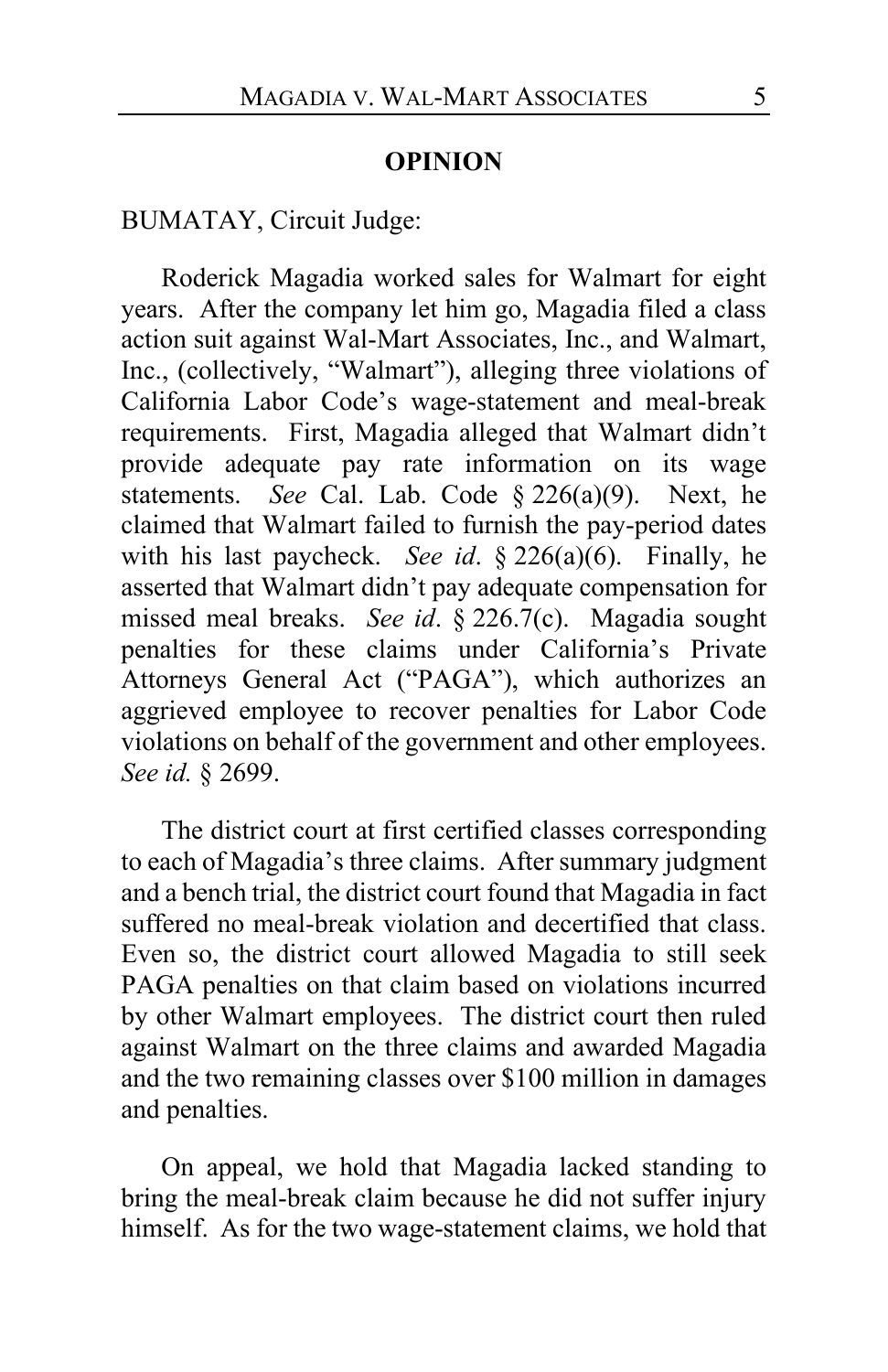Magadia had standing but conclude that Walmart did not breach California law.

#### **I.**

Walmart pays its employees and issues wage statements every two weeks. Walmart also voluntarily offers quarterly "MyShare" bonuses to high-performing employees. Walmart reports these quarterly bonuses on qualifying employees' wage statements as "MYSHARE INCT."

Besides the bonus itself, California law requires Walmart to adjust the rate of overtime pay it awards employees to account for these bonuses. *See* Cal. Lab. Code § 510. That's because California considers an employee's bonus to be part of the employee's "regular rate of pay" when calculating overtime rates. *See Alvarado v. Dart Container Corp. of Cal.*, 4 Cal. 5th 542, 554 (2018). Thus, if a Walmart employee receives a MyShare bonus and worked overtime during that quarter, the employee must receive an adjusted overtime pay because of that MyShare bonus. Walmart calculates this adjusted overtime pay using a formula that includes the number of hours the employee worked each pay period of the quarter and the employee's overtime rate.**[1](#page-5-0)** Walmart lists this adjusted overtime pay on its employee's wage statement as "OVERTIME/INCT." Walmart's OVERTIME/INCT item appears as a lump sum on the wage statement issued at the end of the quarter, with no corresponding "hourly rate" or "hours worked."

<span id="page-5-0"></span>**<sup>1</sup>** In particular, to calculate the adjusted overtime pay, Walmart adds together all the overtime hours an employee worked over the quarter, prorates the MyShare bonus to account for the total overtime hours worked that quarter, and then adjusts upward the overtime hourly rate for overtime already paid based on the prorated MyShare bonus.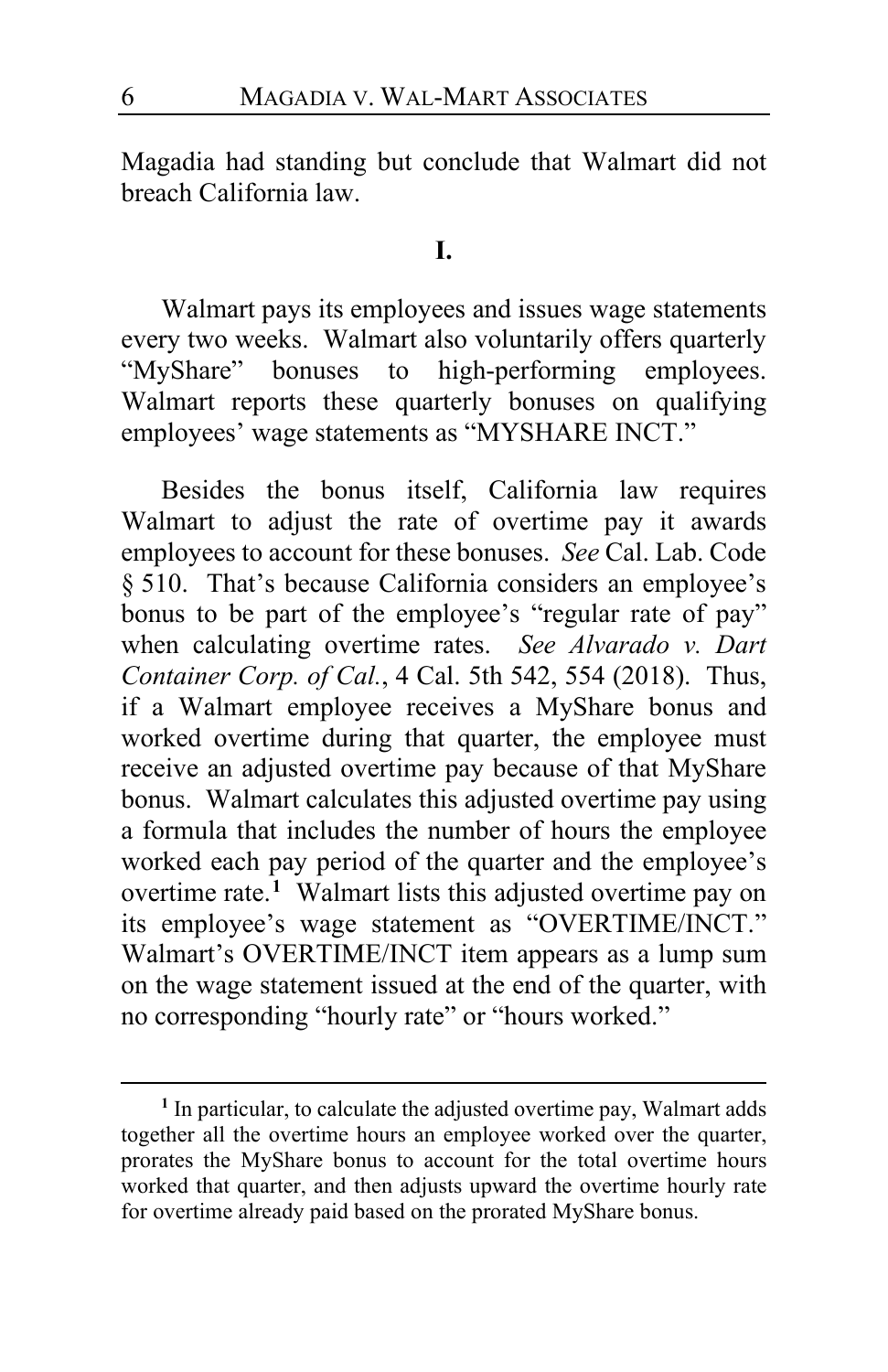California law separately provides that when "an employer discharges an employee," the employee's wages are due "immediately." Cal. Lab. Code § 201(a). In compliance with the law, Walmart issues a final paycheck at the time of an employee's termination, along with a "Statement of Final Pay." The Statement of Final Pay does not include the "dates of the period for which the employee is paid." *See id*. § 226(a)(6). But Walmart separately provides the employee a final wage statement at the end of the semimonthly pay period that lists the required dates.

California law also requires employers to provide employees "a meal period of not less than 30 minutes" every five hours. *Id.* § 512(a). If employers fail to provide this meal break, they must pay their employees "one additional hour of pay at the employee's regular rate of compensation." *Id.* § 226.7(c). Walmart paid its employees whenever it failed to provide them with a compliant meal break. But when calculating its employees' "regular rate of compensation" for meal-break violations, Walmart relied on the employees' hourly rate and did not factor in the MyShare adjustment to overtime rates.

Magadia worked as a sales associate at Walmart from 2008 to 2016. In late 2016, Walmart fired Magadia and provided him with his final paycheck and a Statement of Final Pay. At the end of his last pay period with the company, Walmart also provided Magadia with his final wage statement. Magadia then filed a putative class action against Walmart in state court, alleging three California Labor Code violations: (1) that Walmart's wage statements violated Labor Code  $\S 226(a)(9)$  because its adjusted overtime pay does not include hourly rates of pay or hours worked; (2) that Walmart violated  $\S 226(a)(6)$  by failing to list the pay-period start and end dates in its Statements of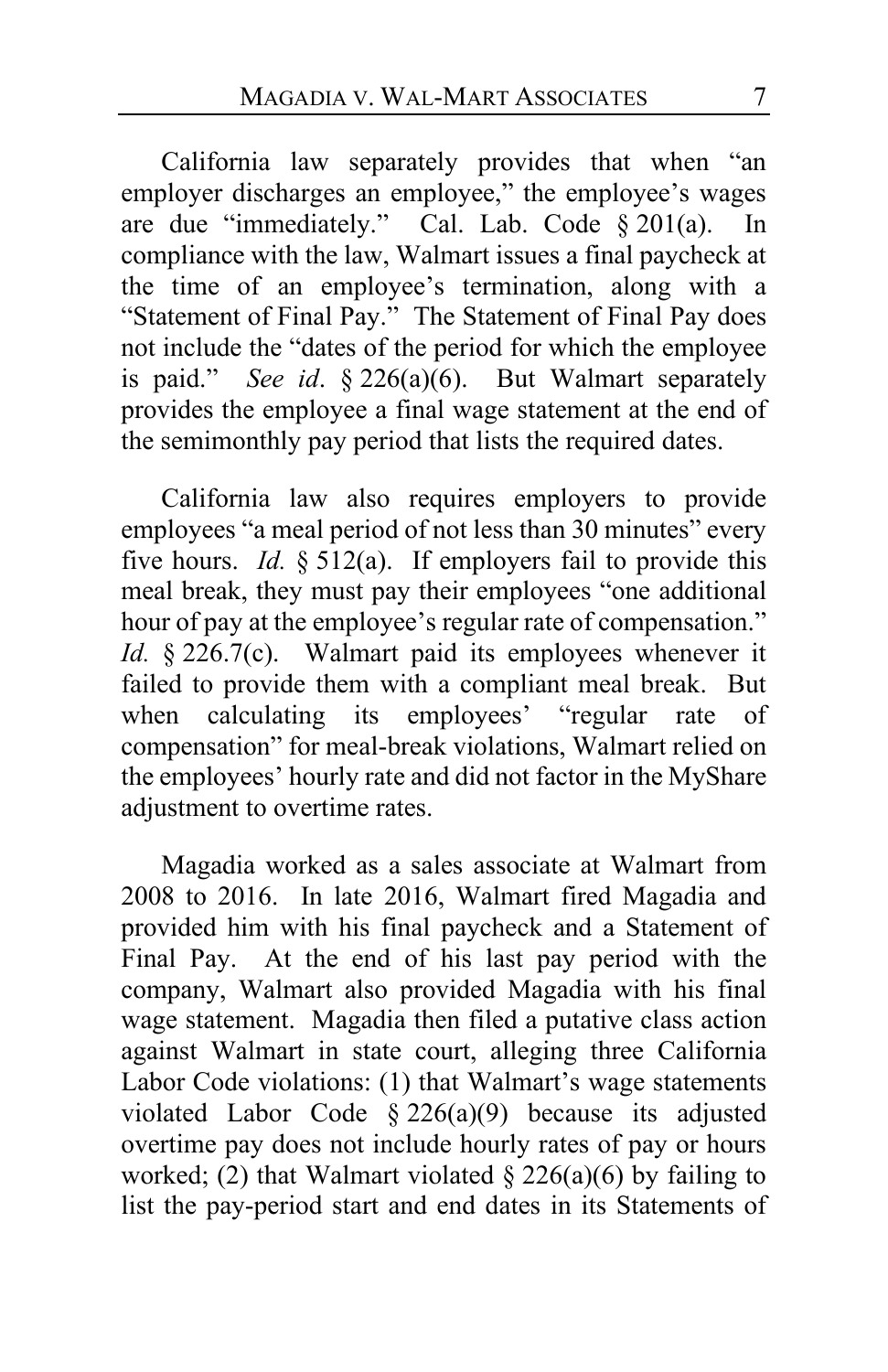Final Pay; and (3) that Walmart's meal-break payments violated § 226.7 because it did not account for MyShare bonuses when compensating employees. Magadia also sought penalties for all three claims under PAGA. *See* Cal. Lab. Code § 2698 *et seq*. Walmart removed the case to federal court. *See* 28 U.S.C. § 1332(d)(2).

After removal, the district court certified a class for each of Magadia's three claims. The district court later granted Magadia partial summary judgment on his two wagestatement claims and held a three-day bench trial on all three claims. The district court ultimately ruled for Magadia on his two wage-statement claims, holding that Walmart violated both § 226(a)(9) and § 226(a)(6). On the remaining meal-break claim, the district court found that Magadia did not establish that he personally suffered any meal-break violation. The district court held that, since Magadia failed to show that Walmart denied him meal breaks required under California law, his claims were not typical of the claims or defenses of the class. *See* Fed. R. Civ. P. 23(a)(3). As a result, the district court decertified the class based on that claim and denied Magadia's individual claim under § 226.7. Still, the district court permitted Magadia to recover PAGA penalties on the claim because Magadia had established that *other* Walmart employees had sustained meal-break violations.

The district court then awarded Magadia \$101,947,700 for the three claims: \$96 million award for the adjustedovertime-rate claim (\$48 million in statutory damages and another \$48 million in PAGA penalties); \$5.8 million in PAGA penalties for the final-wage-statement claim; and \$70,000 in PAGA penalties for the meal-break claim.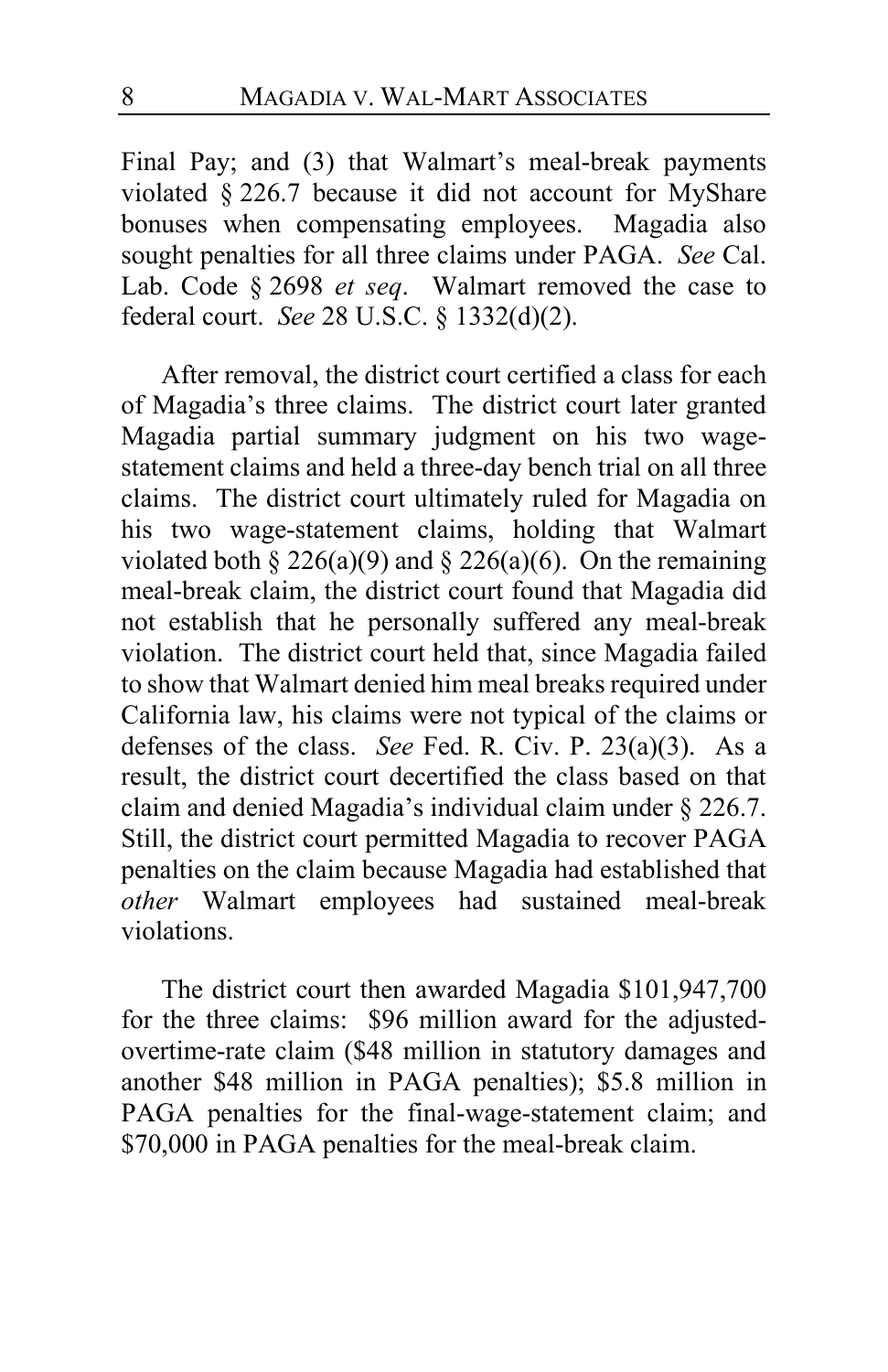On appeal, we review findings of fact for clear error and conclusions of law de novo. *OneBeacon Ins. Co. v. Haas Indus., Inc.*, 634 F.3d 1092, 1096 (9th Cir. 2011).

#### **II.**

Before we turn to the merits of his claims, we must ensure that Magadia has Article III standing. To meet the "irreducible constitutional minimum" of standing, a plaintiff must have (1) suffered an "injury in fact," (2) that is "fairly traceable" to the challenged conduct, and (3) will be redressed by a favorable decision. *Lujan v. Defs. of Wildlife*, 504 U.S. 555, 560 (1992). To show an injury in fact, the plaintiff "must show that he or she suffered 'an invasion of a legally protected interest' that is 'concrete and particularized' and 'actual or imminent, not conjectural or hypothetical.'" *Spokeo, Inc. v. Robins*, 136 S. Ct. 1540, 1548 (2016) (quoting *Lujan*, 504 U.S. at 560). For an injury to be concrete, it "must actually exist." *Id.* Standing must "persist throughout all stages of [the] litigation." *Hollingsworth v. Perry*, 570 U.S. 693, 705 (2013).

#### **A.**

#### **1.**

We start by considering whether Magadia has standing to bring a PAGA claim for the meal-break violations. Although the district court found that he did not suffer a meal-break injury himself, Magadia insists he has standing to pursue this claim because PAGA is a *qui tam* statute. Of course, with no individualized harm, Magadia cannot establish traditional Article III standing. *See Lujan*, 504 U.S. at 560 & n.1.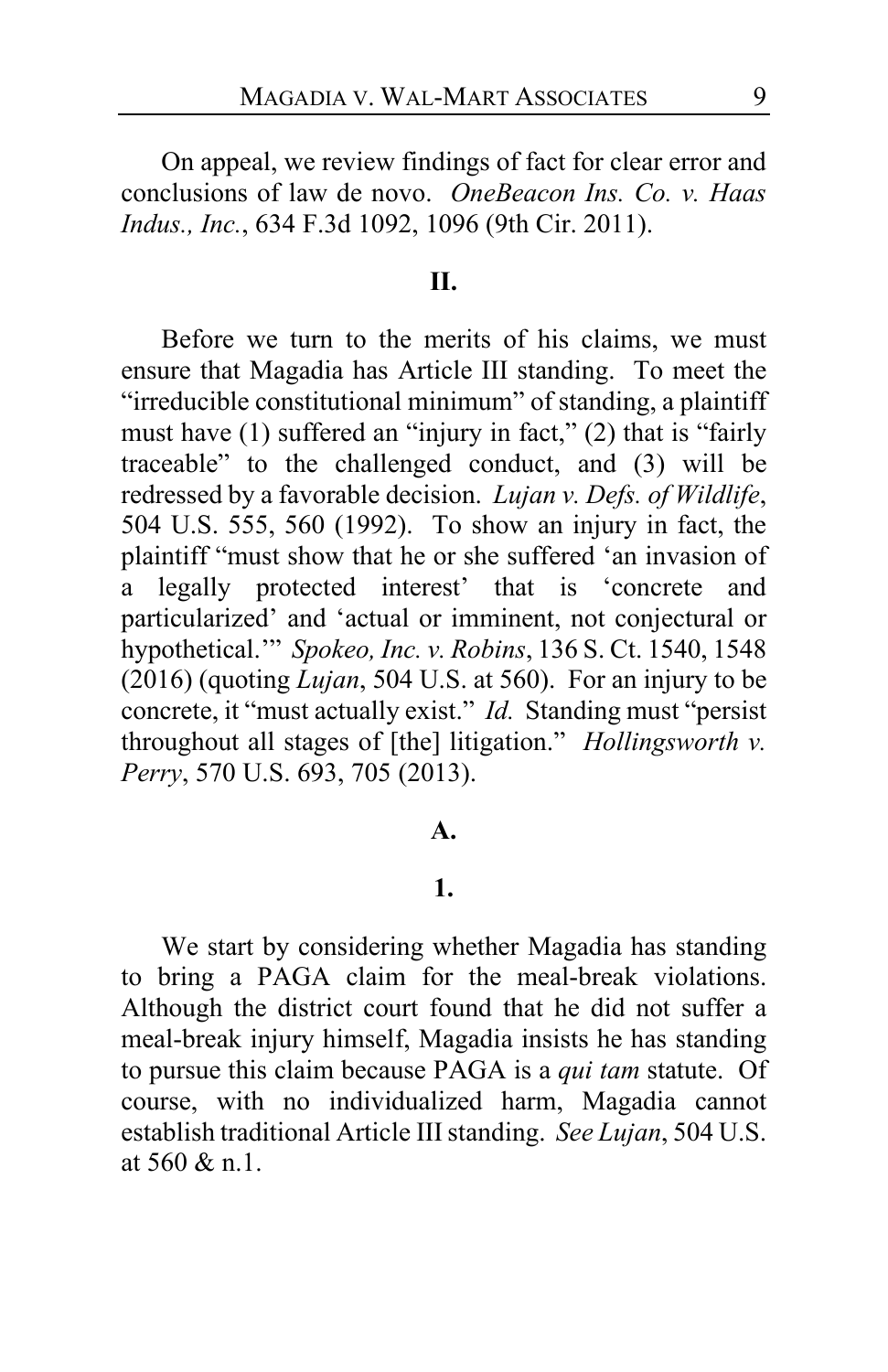But *qui tam* actions are a "well-established exception" to the traditional Article III analysis. *Spokeo*, 136 S. Ct. at 1552 n.\* (Thomas, J., concurring) (simplified); *see Vt. Agency of Nat. Res. v. U.S. ex rel. Stevens*, 529 U.S. 765, 769 n.1, 774–76 (2000) (discussing *qui tam*'s historical pedigree and concluding that the False Claims Act ("FCA") was a *qui tam* statute). *Qui tam* is short for "*qui tam pro domino rege quam pro se ipso in hac parte sequitur*," meaning he "who pursues this action on our Lord the King's behalf as well as his own." *Vermont Agency*, 529 U.S. at 768 n.1. A *qui tam* statute permits private plaintiffs, known as relators, "to sue in the government's name for the violation of a public right." *Spokeo*, 136 S. Ct. at 1552 n.\* (Thomas, J., concurring).

*Qui tam* standing for uninjured plaintiffs flows from an assignment theory. *Vermont Agency*, 529 U.S. at 773–74. The Court has recognized that an "adequate basis for the relator's suit for his bounty is to be found in the doctrine that the assignee of a claim has standing to assert the injury in fact suffered by the assignor." *Id.* at 773. In a *qui tam* action, the government partially assigns its claims to the relator, "who then may sue based upon [the government's] injury." *U.S. ex rel. Kelly v. Boeing Co.*, 9 F.3d 743, 748 (9th 1993). In other words, a "*qui tam* action is for a redress" of the government's injury, and "it is the government's injury that confers standing upon the private person." *Stalley v. Methodist Healthcare*, 517 F.3d 911, 917 (6th Cir. 2008). Thus, the Court has concluded that a non-injured relator has standing when the statute "effect[ed] a partial assignment of the Government's damages claim." *Vermont Agency*, 529 U.S. at 773.

Outside the narrow "exception" of *qui tam* actions, however, the Supreme Court has expressed skepticism that "mere authorization to represent a third party's interests is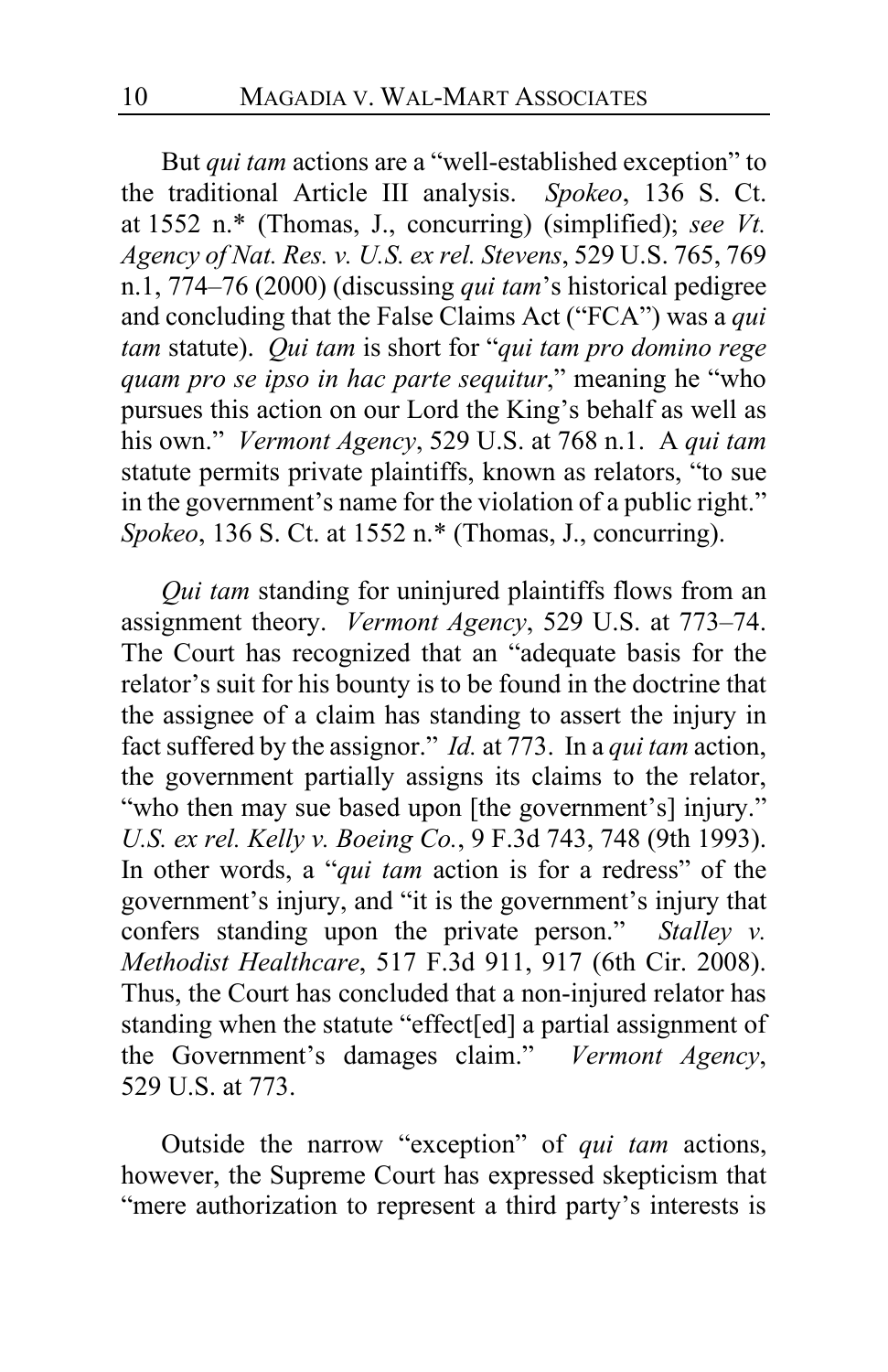sufficient to confer Article III standing on private parties with no injury of their own." *Hollingsworth*, 570 U.S. at 710. After all, States "have no power directly to enlarge or contract federal jurisdiction." *Fiedler v. Clark*, 714 F.2d 77, 80 (9th Cir. 1983) (per curiam) (simplified). Ultimately, "standing in federal court is a question of federal law, not state law." *Hollingsworth*, 570 U.S. at 715.

Though the California Supreme Court has categorized PAGA as "a type of *qui tam* action," *Iskanian v. CLS Transp. Los Angeles, LLC*, 59 Cal. 4th 348, 360 (2014), we must look beyond the mere label attached to the statute and scrutinize the nature of the claim itself. Historically, common-law courts have required an individualized showing of injury before permitting a private plaintiff to vindicate "public rights"—rights involving duties owed "to the whole community, considered as a community, in its social aggregate capacity." *Spokeo*, 136 S. Ct. at 1553 (Thomas, J., concurring) (quoting 4 William Blackstone, Commentaries \*5). And in the modern era, the Court has rejected several attempts by States to bypass the individualized-injury requirement of Article III by authorizing private plaintiffs to represent the States' interests. *See, e.g.*, *Hollingsworth*, 570 U.S. at 707–13.

With that in mind, we examine "historical practice" to determine whether a harm "has traditionally been regarded as a basis for a lawsuit." *Spokeo*, 136 S. Ct. at 1549. A purported *qui tam* statute must hew closely to the traditional scope of a *qui tam* action for an uninjured plaintiff to maintain suit under Article III. *Cf. Vermont Agency*, 529 U.S. at 774 ("[T]he Constitution established that judicial power could come into play only in matters that were the traditional concern of the courts at Westminster[.]" (simplified)). So long as PAGA claims satisfy the traditional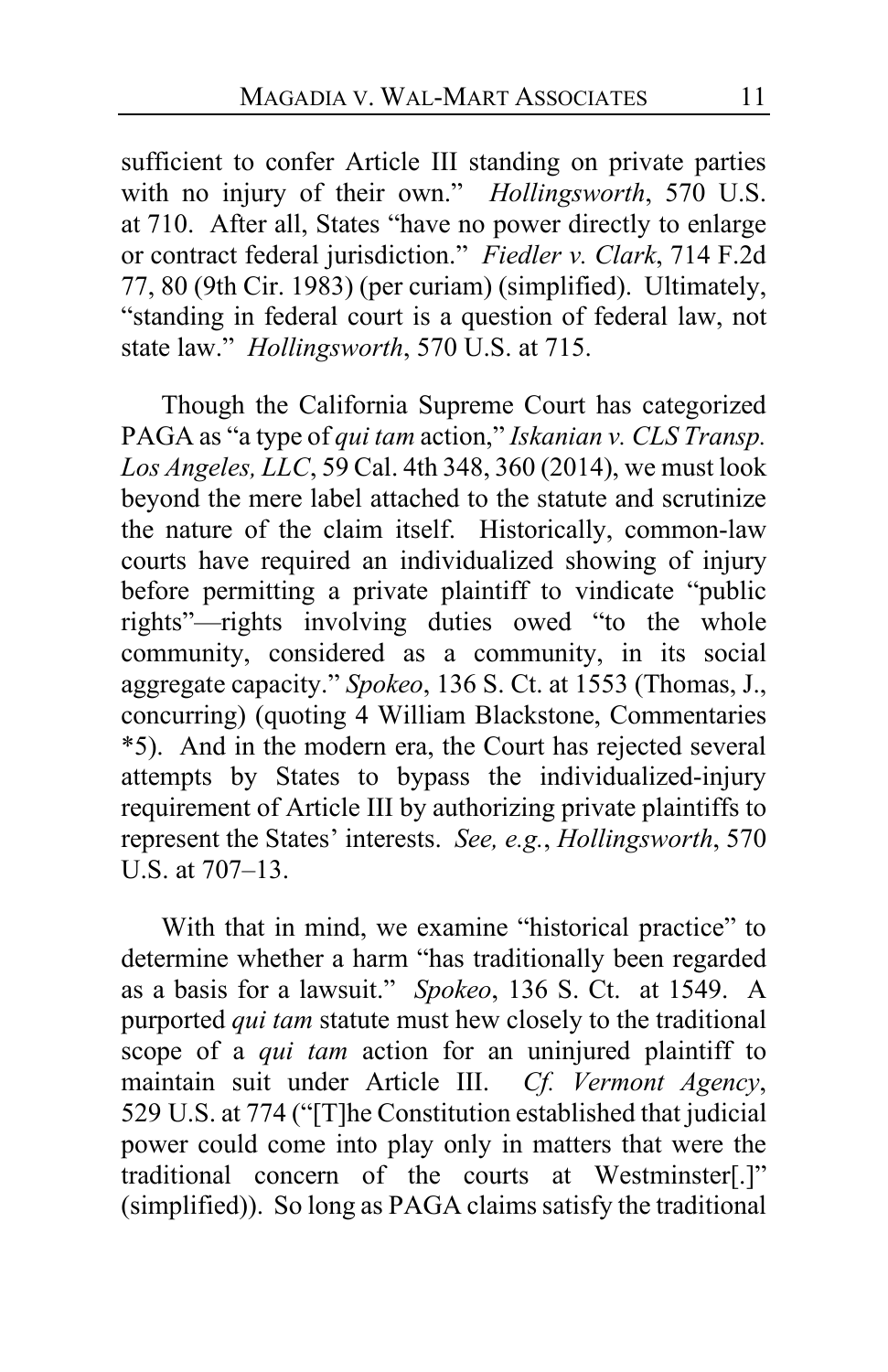criteria for a *qui tam* action, Magadia may pursue his mealbreak claim.

#### **2.**

On close inspection, PAGA has several features consistent with traditional *qui tam* actions—yet many that are not. Foremost among the similarities, PAGA operates as an assignment from California to a relator-type plaintiff. A PAGA plaintiff serves as a "proxy or agent of the state's labor law enforcements agencies" and represents the "same legal right and interest as state labor law enforcement agencies." *Iskanian*, 59 Cal. 4th at 380 (simplified). As part of that assignment, PAGA authorizes an aggrieved employee to recover a "civil penalty" that could have otherwise been "assessed and collected by" California's Labor & Workforce Development Agency ("LWDA"). Cal. Lab. Code  $§$  2699(a).

Also consistent with traditional *qui tam* actions, PAGA requires private-party plaintiffs to "share a monetary judgment with the government[,] . . . with the government receiving the lion's share." *Methodist Healthcare*, 517 F.3d at 918. The FCA, for example, designates 25% of the judgment to the relator, with the rest remitted to the Federal government. 31 U.S.C.  $\S 3730(d)(1)$ , (2). Similarly, a PAGA plaintiff must give the "lion's share" (75%) of the civil penalties recovered to the LWDA with the remainder distributed among "aggrieved employees." Cal. Lab. Code § 2699(i).

And just like *qui tam* statutes, PAGA permits the government to dictate whether a private plaintiff may bring a claim in the first place. For example, FCA relators must first present the government with their proposed complaint and related materials before they can start an action against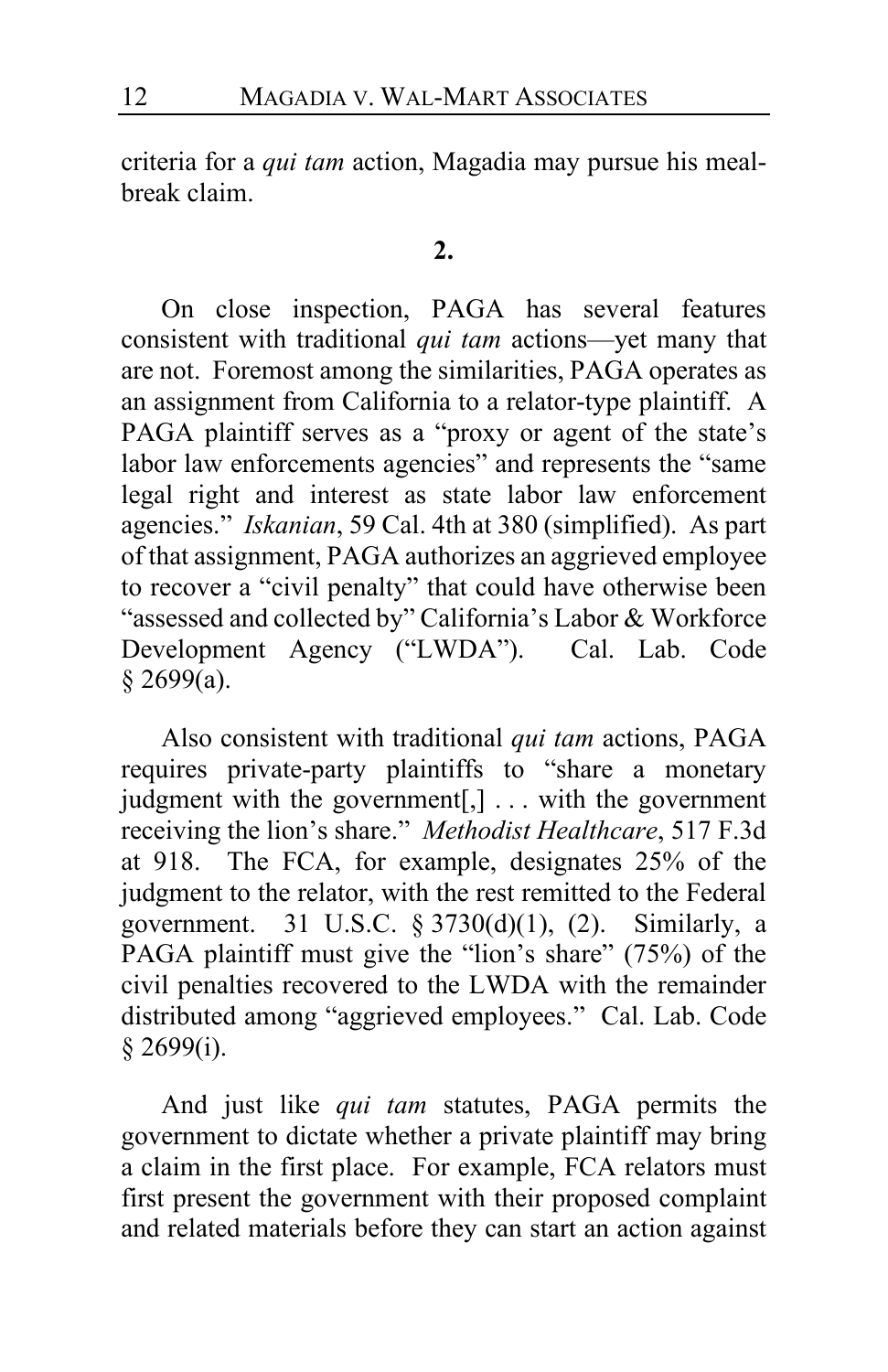a defendant; at that point the government may consider whether to "intervene and proceed with the action" in the relator's place. 31 U.S.C.  $§ 3730(b)(1)–(3)$ . If the government elects to intervene, it will "take over the action," and the prosecution of the case will "be conducted by the Government," not the would-be plaintiff. *Id.* § 3730(b)(4). Likewise, a putative PAGA plaintiff must give written notice of the alleged Labor Code violation to the LWDA before suing. *See* Cal. Lab. Code § 2699.3(a). A PAGA suit can begin only after the LWDA provides notice that "it does not intend to investigate the alleged violation" in the plaintiff's notice or if the LWDA doesn't respond within 65 days. Cal. Lab. Code § 2699.3(a)(2)(A). But if, after investigating the violation, the LWDA decides to issue a citation to the employer, "the employee may not commence" a civil action under PAGA. *Id.* § 2699.3(b)(2)(A)(i).

Despite these similarities, however, PAGA differs in significant respects from traditional *qui tam* statutes. First, PAGA explicitly involves the interests of others besides California and the plaintiff employee—it also implicates the interests of nonparty aggrieved employees. By its text, PAGA authorizes an "aggrieved employee" to bring a civil action "on behalf of himself or herself and *other current or former employees*." Cal. Lab. Code § 2699(a) (emphasis added).**[2](#page-12-0)** And PAGA requires that "a portion of the penalty goes not only to the citizen bringing the suit but *to all employees affected* by the Labor Code violation." *Iskanian*, 59 Cal. 4th at 382 (emphasis added); *see* Cal Lab. Code

<span id="page-12-0"></span>**<sup>2</sup>** By contrast, an FCA relator must sue in the name of the United States, *see* 31 U.S.C. § 3730(b)(1), which designates that the government is *the* real party in interest, *Methodist Healthcare*, 517 F.3d at 918.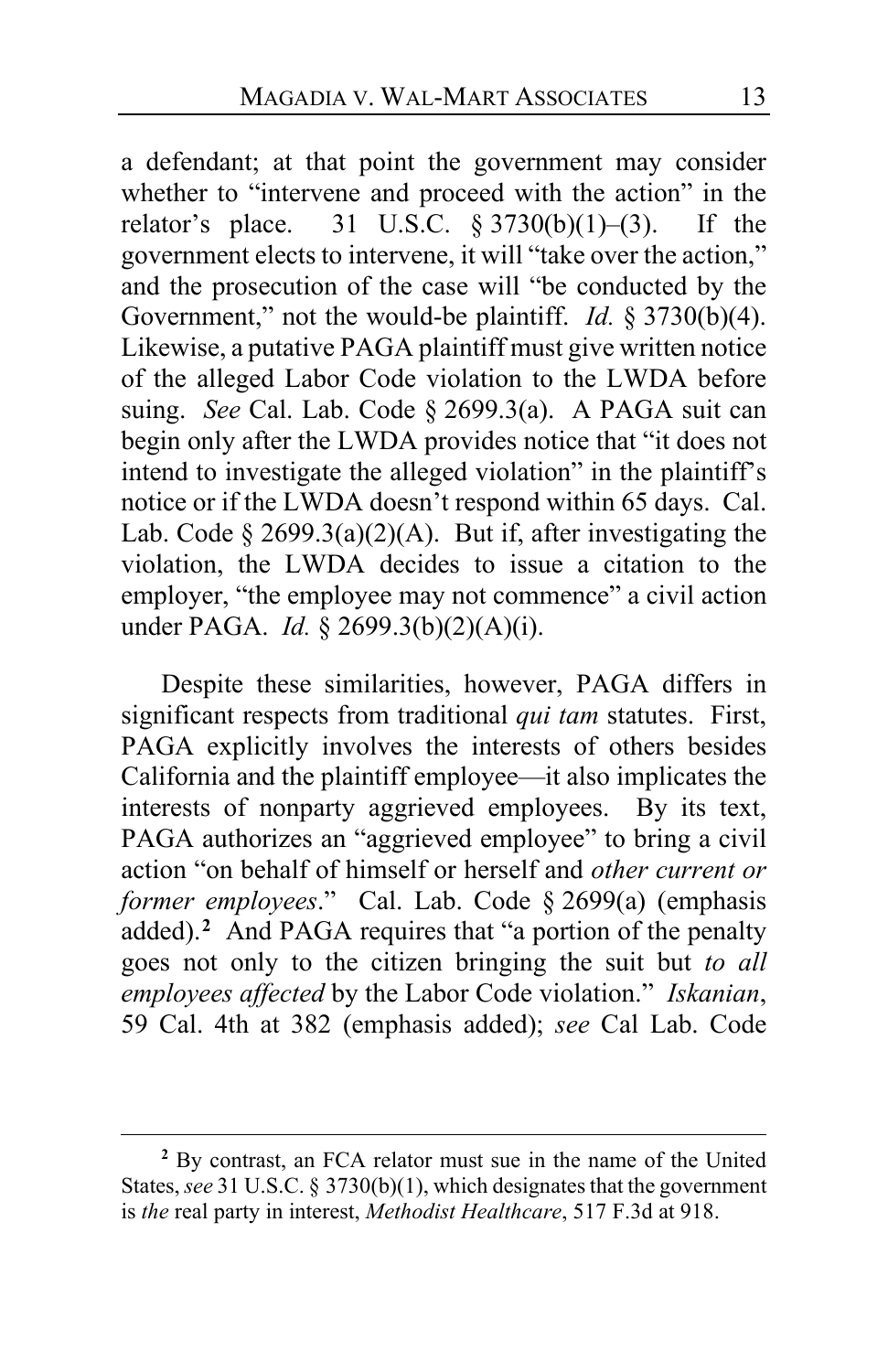§ 2699(i).**[3](#page-13-0)** Finally, a judgment under PAGA binds California, the plaintiff, *and* the nonparty employees from seeking additional penalties under the statute. *Iskanian*, 59 Cal. 4th at 381.**[4](#page-13-1)** PAGA therefore creates an interest in penalties, not only for California and the plaintiff employee, but for nonparty employees as well.

This feature is atypical (if not wholly unique) for *qui tam* statutes.**[5](#page-13-2)** It conflicts with *qui tam*'s underlying assignment theory—that the real interest is the government's, which the government assigns to a private citizen to prosecute on its behalf. *Cf. Stalley v. Catholic Health Initiatives*, 509 F.3d 517, 522 (8th Cir. 2007) ("A 'private' right is different from

<span id="page-13-1"></span>**<sup>4</sup>** The PAGA action, however, does not prevent nonparty aggrieved employees from seeking "other remedies under state or federal law." *Baumann v. Chase Inv. Servs. Corp.*, 747 F.3d 1117, 1123 (9th Cir. 2014).

<span id="page-13-2"></span>**<sup>5</sup>** For example, none of the other modern *qui tam* statutes mentioned in *Vermont Agency* authorize suits on behalf of non-parties or involve payments to non-parties. *See* 529 U.S. at 769 n.1 (citing 25 U.S.C. § 81, 26 U.S.C. § 201, 35 U.S.C. § 292(b)); *see also* Harold J. Krent*, Executive Control over Criminal Law Enforcement: Some Lessons from History*, 38 Am. U. L. Rev. 275, 296–97 & n. 105–06 (1989) (listing early American *qui tam* statutes, which limited recovery to the relator and the government).

<span id="page-13-0"></span>**<sup>3</sup>** *See also Canela v. Costco Wholesale Corp.*, 971 F.3d 845, 852 n.3 (9th Cir. 2020) (PAGA's monetary judgment "is not awarded exclusively to the employee who files the suit" but is rather "allocated among the aggrieved employees."); *Williams v. Superior Court*, 3 Cal. 5th 531, 545 (2017) (PAGA "deputiz[es] employees harmed by labor violations to sue on behalf of the state and collect penalties, to be shared with the state and other affected employees."); *Arias v. Superior Court*, 46 Cal. 4th 969, 986 (2009) ("[T]here remain situations in which nonparty aggrieved employees may profit from a judgment in an action brought under [PAGA].").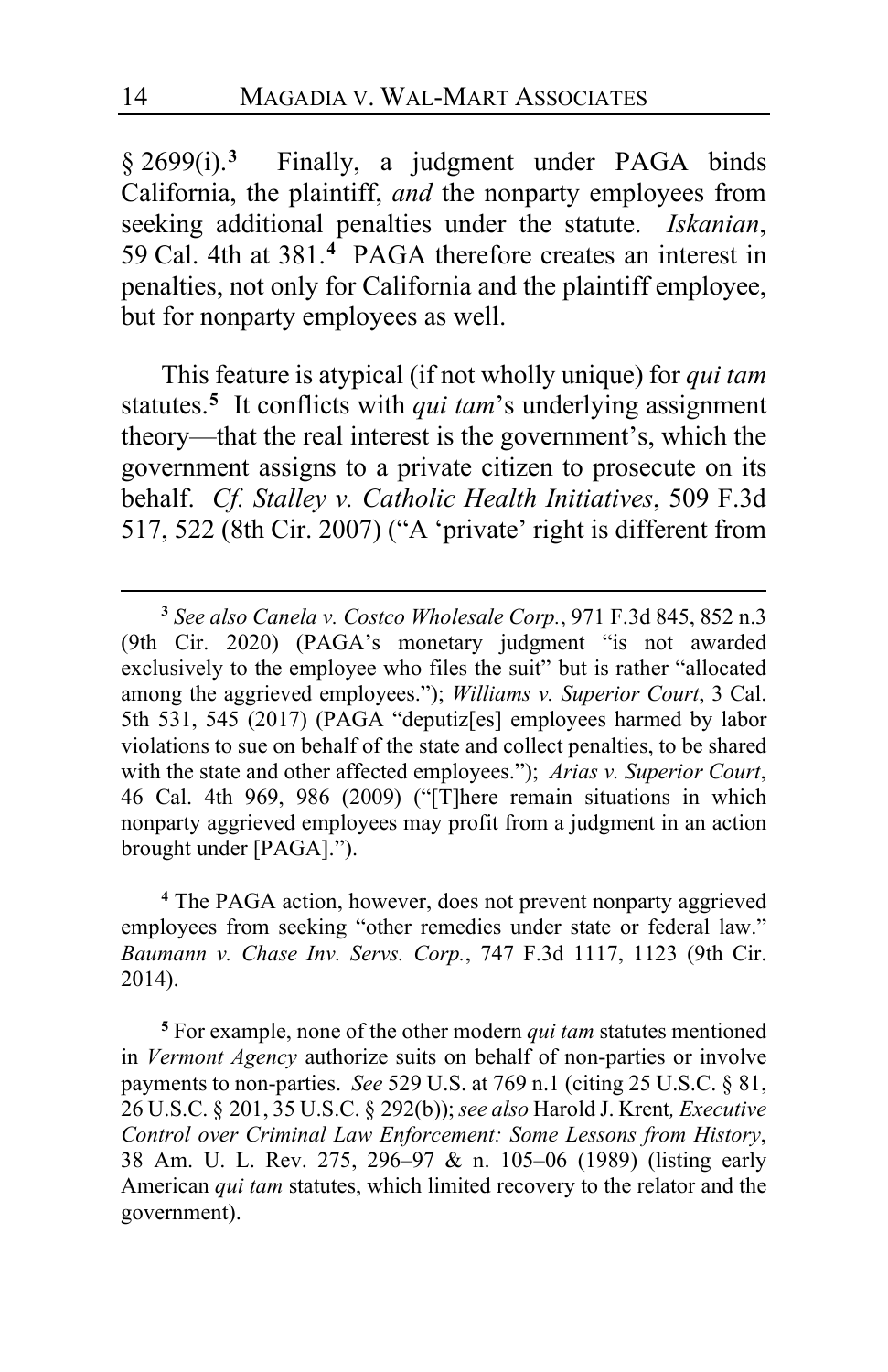a public right and *qui tam* cases exist to vindicate public rights." (simplified)).And it conflicts with Article III's core principle that each plaintiff "must assert his own legal rights and interests, and cannot rest his claim to relief on the legal rights or interests of third parties." *Warth v. Seldin*, 422 U.S. 490, 499 (1975). Indeed, California courts have themselves recognized that PAGA's peculiar feature makes it an "except[ion]" to the "traditional criteria" of *qui tam* actions. *Iskanian*, 59 Cal. 4th at 382; *see also Moorer v. Noble L.A. Events, Inc.*, 32 Cal. App. 5th 736, 742 (2019) (rejecting plaintiff's argument that, since PAGA is a type of *qui tam* action, the entire 25% of the civil penalties not allocated to the government should go to the aggrieved employee who brings the PAGA suit).While California may be *a* "real party in interest," *Iskanian*, 59 Cal. 4th at 387, a PAGA suit also implicates the interests of other third parties.

Second, a traditional *qui tam* action acts only as "a *partial* assignment" of the Government's claim. *Vermont Agency*, 529 U.S. at 773 (emphasis added). The government remains the real party in interest throughout the litigation and "may take complete control of the case if it wishes." *U.S. ex rel. Taxpayers Against Fraud v. Gen. Elec. Co.*, 41 F.3d 1032, 1041 (6th Cir. 1994). Under the FCA, for instance, the federal government can intervene in a suit, can settle over the objections of the relator, and must give its consent before a relator can have the case dismissed. 31 U.S.C.  $\S 3730(b)$ –(f). These "significant procedural These "significant procedural controls" ensure that the government maintains "substantial authority over the action." *Stalley ex rel. U.S. v. Orlando Reg'l Healthcare Sys., Inc*., 524 F.3d 1229, 1234 (11th Cir. 2008). So even if the government partially assigns a claim to a relator, "it retains a significant role in the way the action is conducted." *Methodist Healthcare*, 517 F.3d at 918.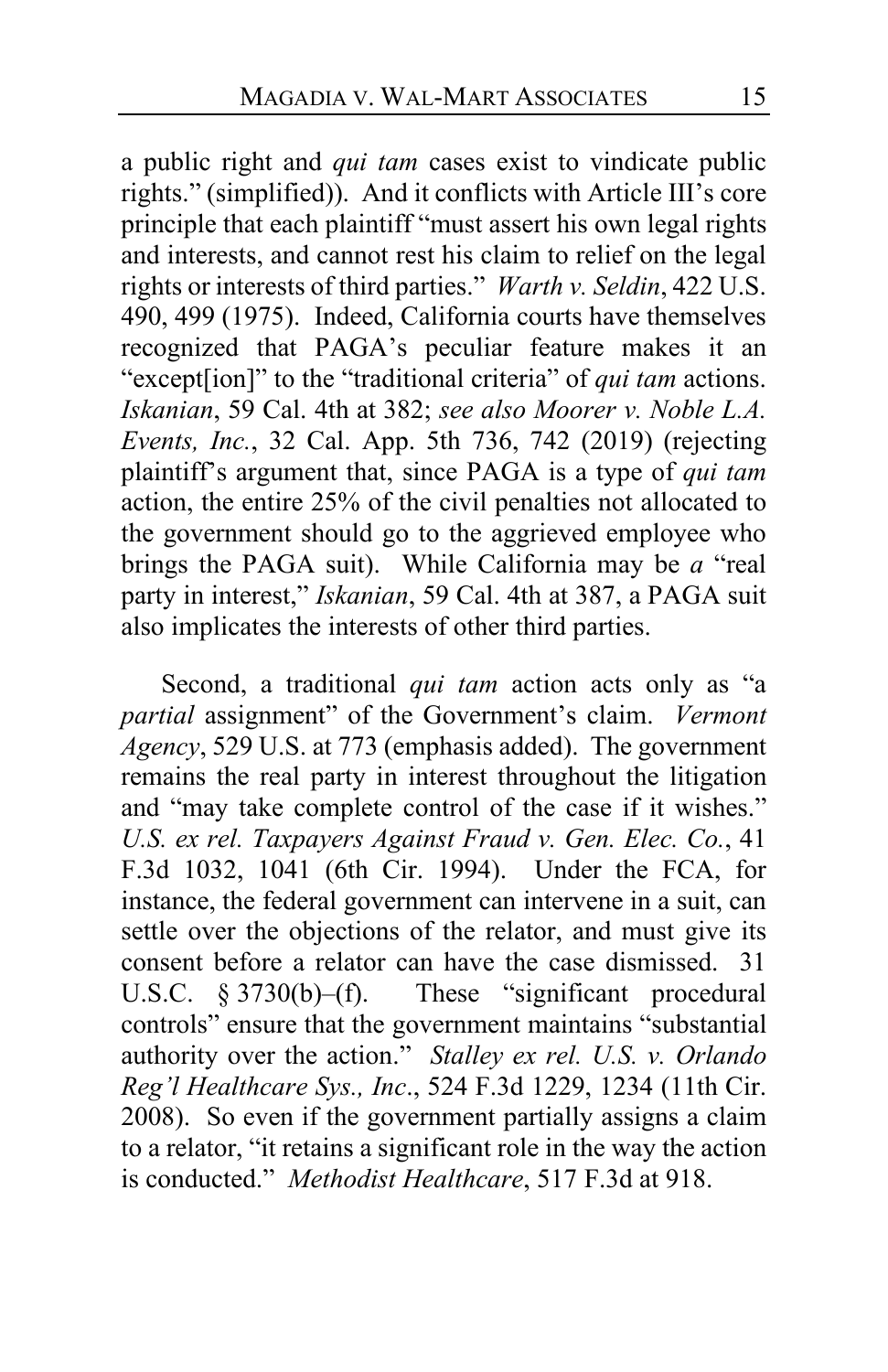In contrast, PAGA represents a permanent, *full* assignment of California's interest to the aggrieved employee. True enough, PAGA gives California the right of first refusal in a PAGA action. An aggrieved employee can only sue if California declines to investigate or penalize an alleged violation; and California's issuance of a citation precludes any employees from bringing a PAGA action for<br>the same violation. Cal. Lab. Code 88.2699(h). the same violation. Cal. Lab. Code §§ 2699(h),  $2699.3(b)(2)(A)(i)$ . But once California elects not to issue a citation, the State has no authority under PAGA to intervene in a case brought by an aggrieved employee. *See Iskanian*, 59 Cal. 4th at 389–90 (acknowledging that PAGA "authoriz[es] financially interested private citizens to prosecute claims on the state's behalf without governmental supervision"). PAGA thus lacks the "procedural controls" necessary to ensure that California—not the aggrieved employee (the named party in PAGA suits)—retains "substantial authority" over the case. *See Orlando Reg'l Healthcare*, 524 F.3d at 1234.

Consistent with a *full* assignment, an aggrieved employee's PAGA judgment precludes California from citing the employer for the same violation. *See Iskanian*, 59 Cal. 4th at 381. In that way, PAGA prevents California from intervening in a suit brought by the aggrieved employee, yet still binds the State to whatever judgment results. A complete assignment to this degree—an anomaly among modern *qui tam* statutes—undermines the notion that the aggrieved employee is solely stepping into the shoes of the State rather than also vindicating the interests of other aggrieved employees.

**3.**

Our precedent also shows the lack of standing here. We have ruled that an uninjured party has no Article III standing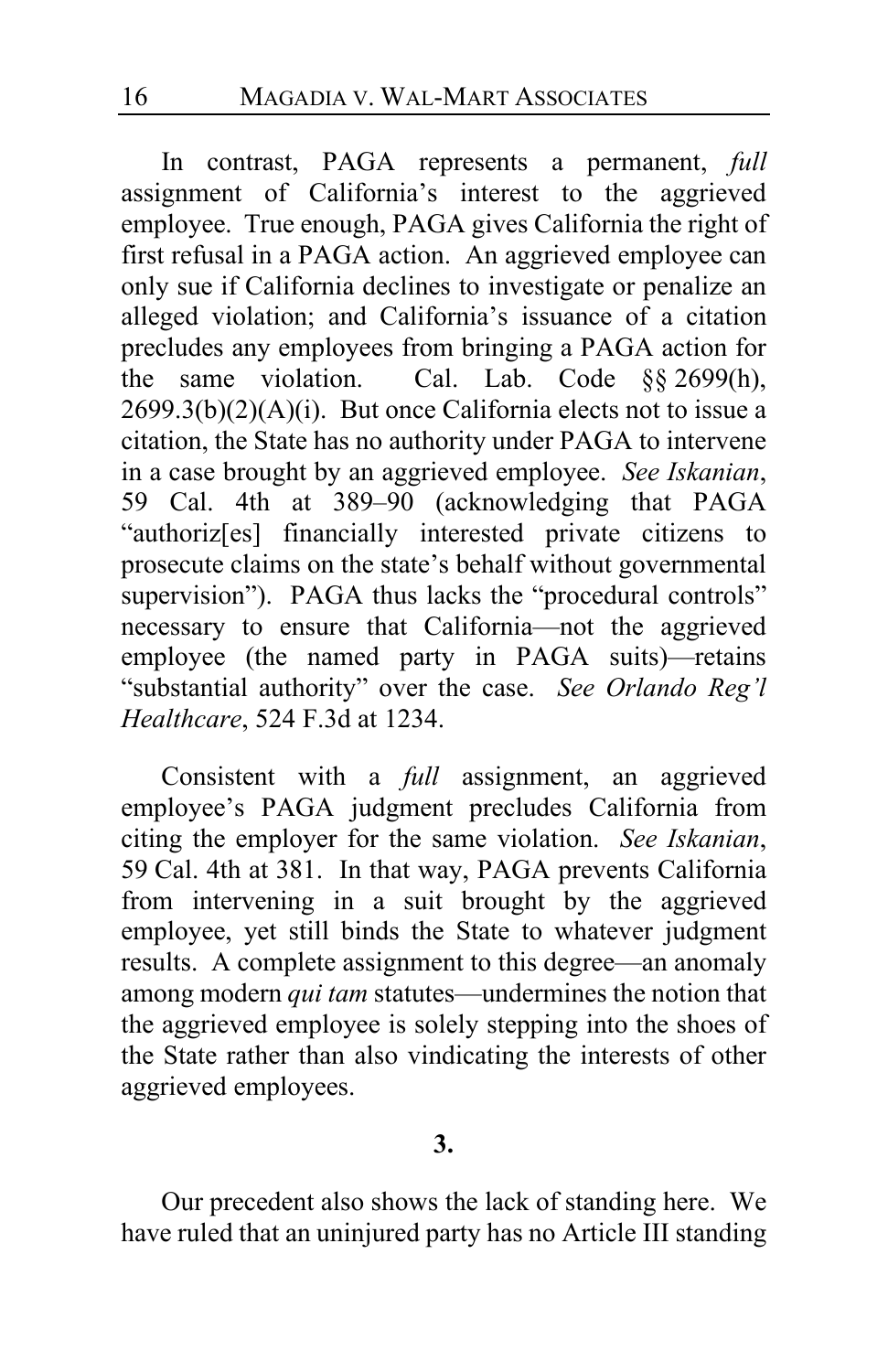to sue under another California private attorney general statute involving unfair business practices. *See Lee v. Am. Nat'l Ins. Co.*, 260 F.3d 997, 1002 (9th Cir. 2001) (citing Cal. Bus. & Prof. Code § 17204). In *Lee*, we held that the statute did not confer standing on a party who had not "actually been injured by the defendant's challenged conduct," even though the law permitted any person to sue on behalf of California. *Id*. at 1001–02; *see also Hangarter v. Provident Life & Accident Ins. Co.*, 373 F.3d 998, 1022 (9th Cir. 2004) ("Even if Cal. Bus. & Prof. Code § 17204 permits a plaintiff to pursue injunctive relief in California state courts as a private attorney general even though he or she currently suffers no individualized injury as a result of a defendant's conduct," the plaintiff must show the requisite injury to establish Article III standing.); *Fiedler*, 714 F.2d at 79–80 (rejecting Article III standing when uninjured plaintiff claimed to be "suing as a private Attorney General on behalf of citizens of Hawaii rather than as a private citizen").**[6](#page-16-0)**

Several circuit courts have likewise concluded that comparable statutes are not *qui tam* for purposes of Article III, based on the same features we identify in PAGA. *See, e.g.*, *Orlando Reg'l Healthcare*, 524 F.3d at 1233–34 (holding that the Medicare Secondary Payer Act "differs

<span id="page-16-0"></span>**<sup>6</sup>** Although we have acknowledged that PAGA is a "type" or "form" of *qui tam*, we have never decided whether it confers Article III standing on uninjured employees. *See, e.g.*, *Porter v. Nabors Drilling USA, L.P.*, 854 F.3d 1057, 1061 (9th Cir. 2017) (holding that PAGA is a "type of *qui tam*" for purposes of an automatic stay in bankruptcy); *Sakkab v. Luxottica Retail N. Am., Inc.*, 803 F.3d 425, 439 (9th Cir. 2015) (holding that the Federal Arbitration Act did not preempt PAGA because it is a "form of *qui tam*" action); *Baumann*, 747 F.3d at 1124 (holding that PAGA is not a class action but "a civil enforcement action filed on behalf of and for the benefit of the state").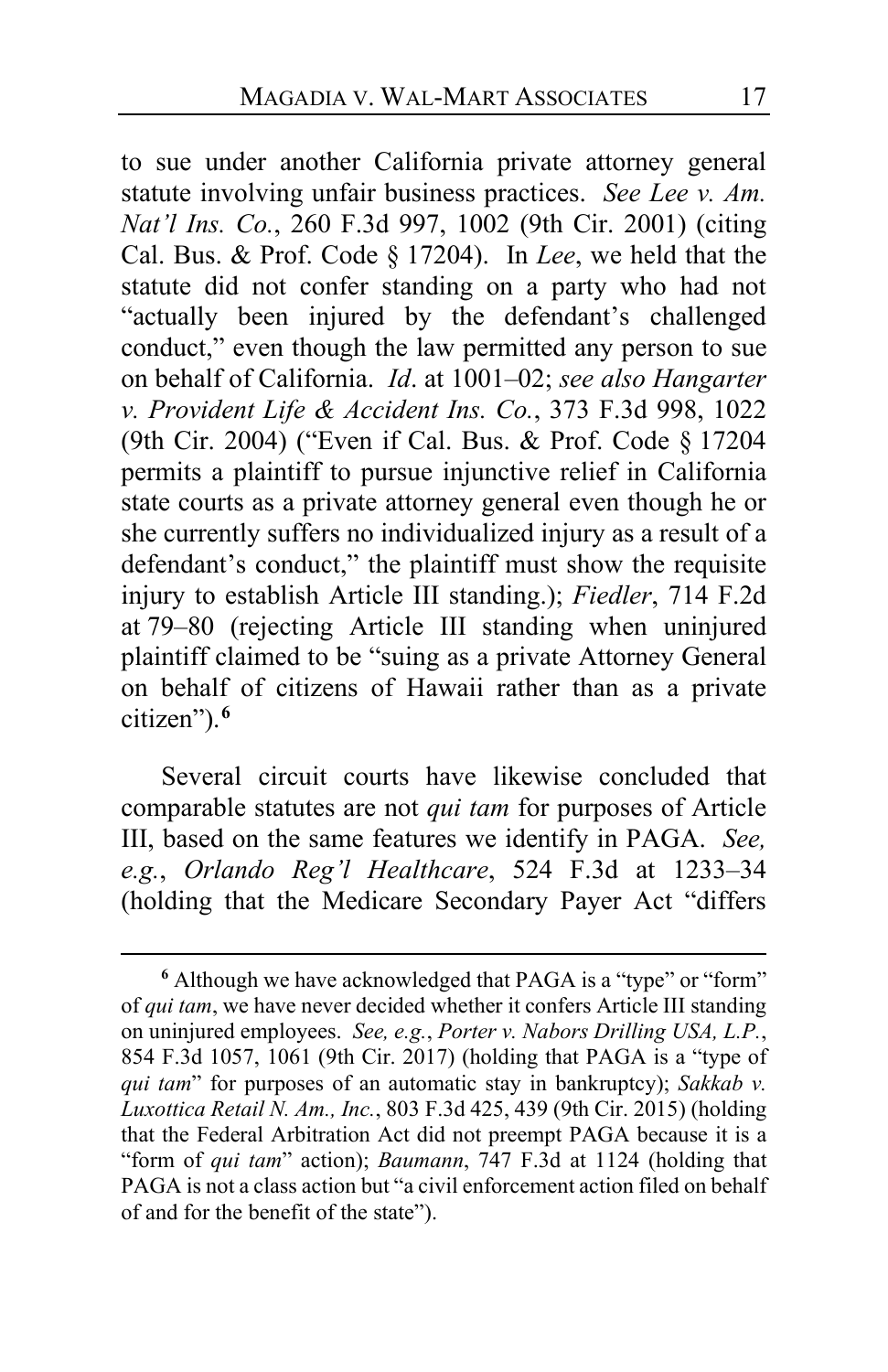materially" from a *qui tam* action partly because it "provides to the government none of the procedural safeguards to manage or direct an action" traditionally afforded); *Methodist Healthcare*, 517 F.3d at 918 (same); *United Seniors Ass'n, Inc. v. Philip Morris USA*, 500 F.3d 19, 24 (1st Cir. 2007) (same); *Woods*, 574 F.3d at 97–98 (same); *Brintley v. Aeroquip Credit Union*, 936 F.3d 489, 494–95 (6th Cir. 2019) (holding that a "private attorneys general" suit is not necessarily "entitled to special solicitude in an Article III standing analysis").

#### \*\*\*

Altogether, PAGA's features diverge from *Vermont Agency*'s assignment theory of *qui tam* injury, and they depart from the traditional criteria of *qui tam* statutes. As a result, we hold that Magadia lacks standing to bring a PAGA claim for Walmart's meal-break violations since he himself did not suffer injury.**[7](#page-17-0)** We remand Magadia's meal-break claim to the district court with instructions to return it to state court. *See Lee*, 260 F.3d at 1008.

#### **B.**

Next, we consider whether Magadia has standing to bring his two wage-statement claims under Labor Code  $§$  226(a). That provision requires employers to accurately furnish certain itemized information on its employees' wage statements. Cal. Lab. Code § 226(a). Walmart disputes that a violation of § 226(a) creates a cognizable Article III injury here. We hold that it does.

<span id="page-17-0"></span>**<sup>7</sup>** Because Magadia doesn't having standing to bring a PAGA action on behalf of employees who personally suffered a meal-break injury, we do not decide whether Walmart violated § 226.7(c).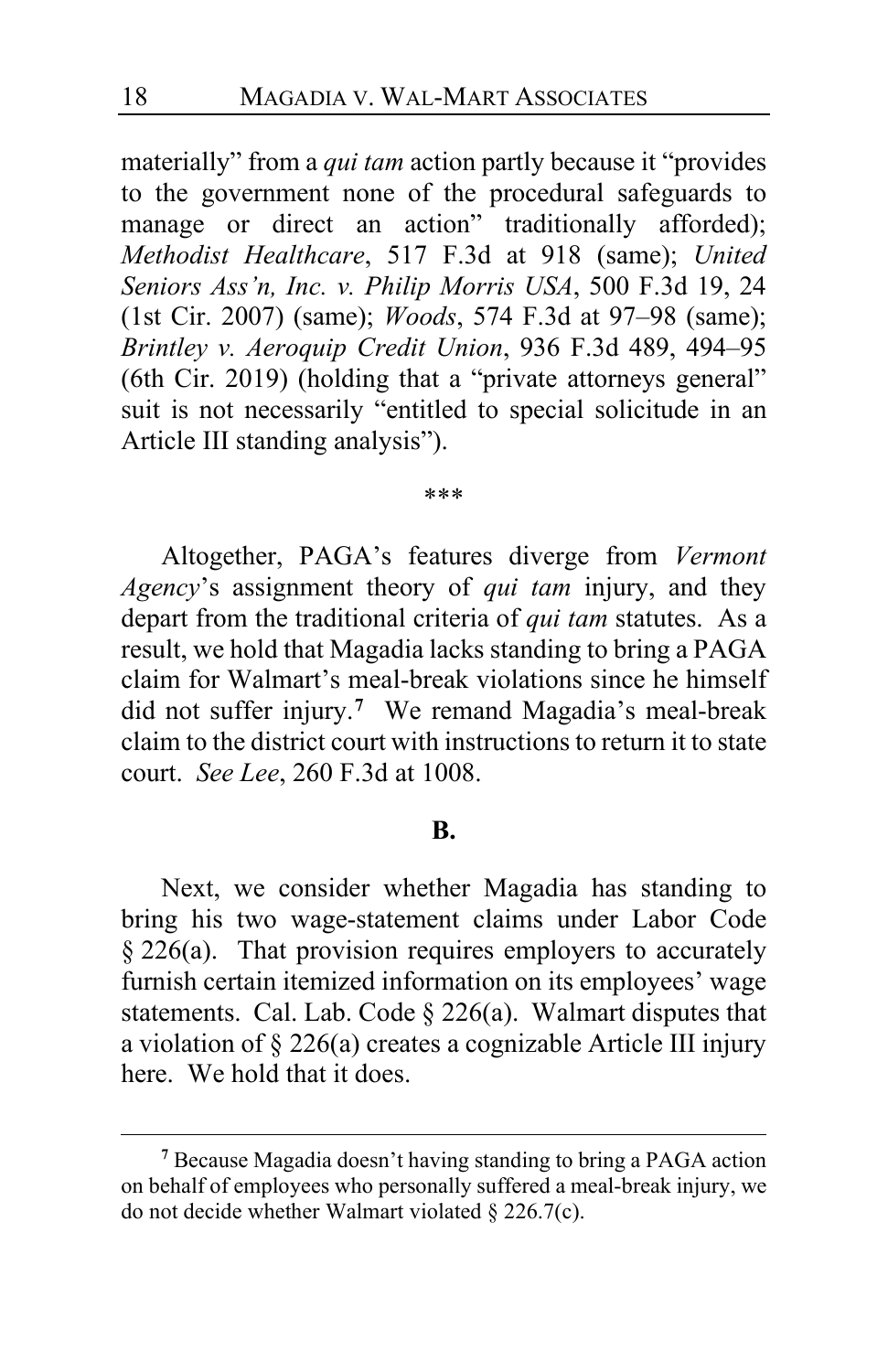The hallmark of an Article III injury is that it is concrete and particularized. Although we often think of "tangible" injuries as the basis of this jurisdictional requirement, the Supreme Court has confirmed that "intangible injuries can nevertheless be concrete." *Spokeo*, 136 S. Ct. at 1549. The omission of statutorily required information can constitute a distinct, concrete injury.**[8](#page-18-0)** At the same time, not "every minor inaccuracy reported in violation of [a statute] will 'cause real harm or present any material risk of real harm.'" *Robins v. Spokeo, Inc.*, 867 F.3d 1108, 1116 (9th Cir. 2017) ("*Spokeo II*") (quoting *Spokeo*, 136 S. Ct. at 1550) (simplified).

To determine whether the violation of a statute constitutes a concrete harm, we engage in a two-part inquiry. We first consider "whether the statutory provisions at issue were established to protect . . . concrete interests (as opposed to purely procedural rights)." *Id.* at 1113. If so, we then assess "whether the specific procedural violations alleged in this case actually harm, or present a material risk of harm to, such interests." *Id.*

First, we believe § 226(a) protects employees' concrete interest in receiving accurate information about their wages in their pay statements. An employer violates the statute if it "fails to provide accurate and complete information"

<span id="page-18-0"></span>**<sup>8</sup>** *See FEC v. Akins*, 524 U.S. 11, 21 (1998) ("[A] plaintiff suffers an 'injury in fact' when the plaintiff fails to obtain information which must be publicly disclosed pursuant to a statute."); *Envt'l Def. Fund v. EPA*, 922 F.3d 446, 452 (D.C. Cir. 2019) ("The law is settled that a denial of access to information qualifies as an injury in fact" when disclosure of that information is required by statute.); *Hajro v. U.S. Citizenship & Immigr. Servs*., 811 F.3d 1086, 1102–05 (9th Cir. 2016) (holding that informational injuries under FOIA satisfy Article III's "injury-in-fact" requirement).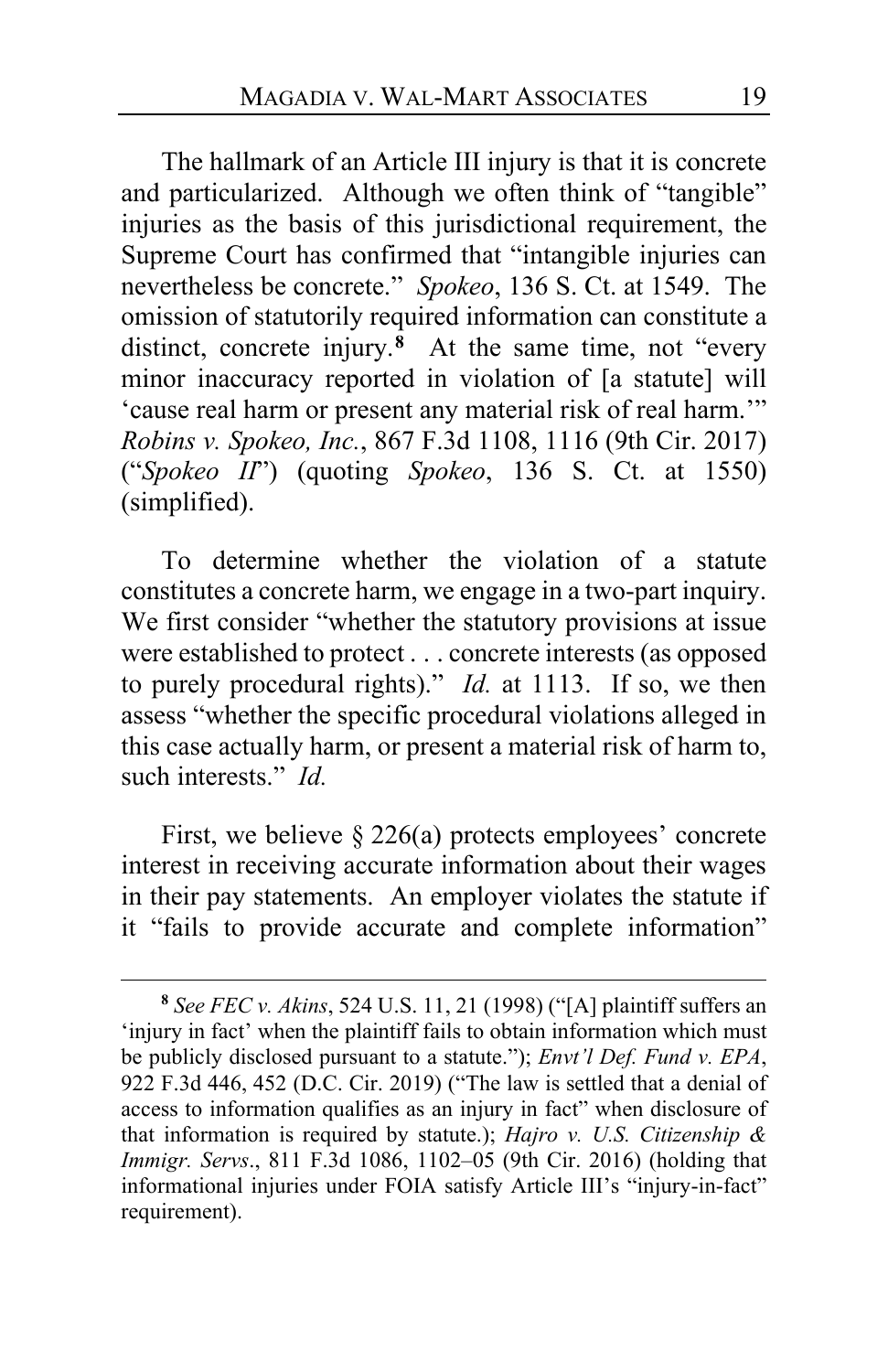required by § 226(a), and if "the employee cannot promptly and easily determine [that information] from the wage statement alone." Cal. Lab. Code § 226(e)(2)(B). Section 226(a)'s procedural guarantees therefore protect an employee's non-abstract interest in being "adequately informed of [the] compensation received" during the pay period. *Soto v. Motel 6 Operating, L.P.*, 4 Cal. App. 5th 385, 392 (2016) (simplified). As a result, Walmart's failure to disclose statutorily required information on Magadia's wage documents, if true, violates a "concrete interest." *Spokeo II*, 67 F.3d at 1113 (simplified).

Second, Magadia sufficiently alleges that Walmart's § 226(a) violations—depriving him of accurate itemized wage statements—presented a "material risk of harm" to his "interest" in the statutorily guaranteed information. *See Spokeo II*, 867 F.3d at 1113. Even when a statute "has accorded procedural rights to protect a concrete interest, a plaintiff may fail to demonstrate concrete injury where violation of the procedure at issue presents no material risk of harm to that underlying interest." *Strubel v. Comenity Bank*, 842 F.3d 181, 190 (2d Cir. 2016). That is because a "procedural violation of an informational entitlement does not by itself suffice to keep a claim in federal court." *Brintley*, 936 F.3d at 493. The plaintiff must further "allege at least that the information had some relevance to *her*." *Id.*

While Walmart claims that Magadia was not harmed because it did not underpay him, the lack of the required information runs the risk of leaving him and other employees unable to determine whether that is true. As Walmart's own witnesses confirmed, without the mandated information, employees could not tell from their wage statements how the company calculated their wages or which dates the paystub covered—precisely the sort of "real harm[]" that  $\S 226(a)$  is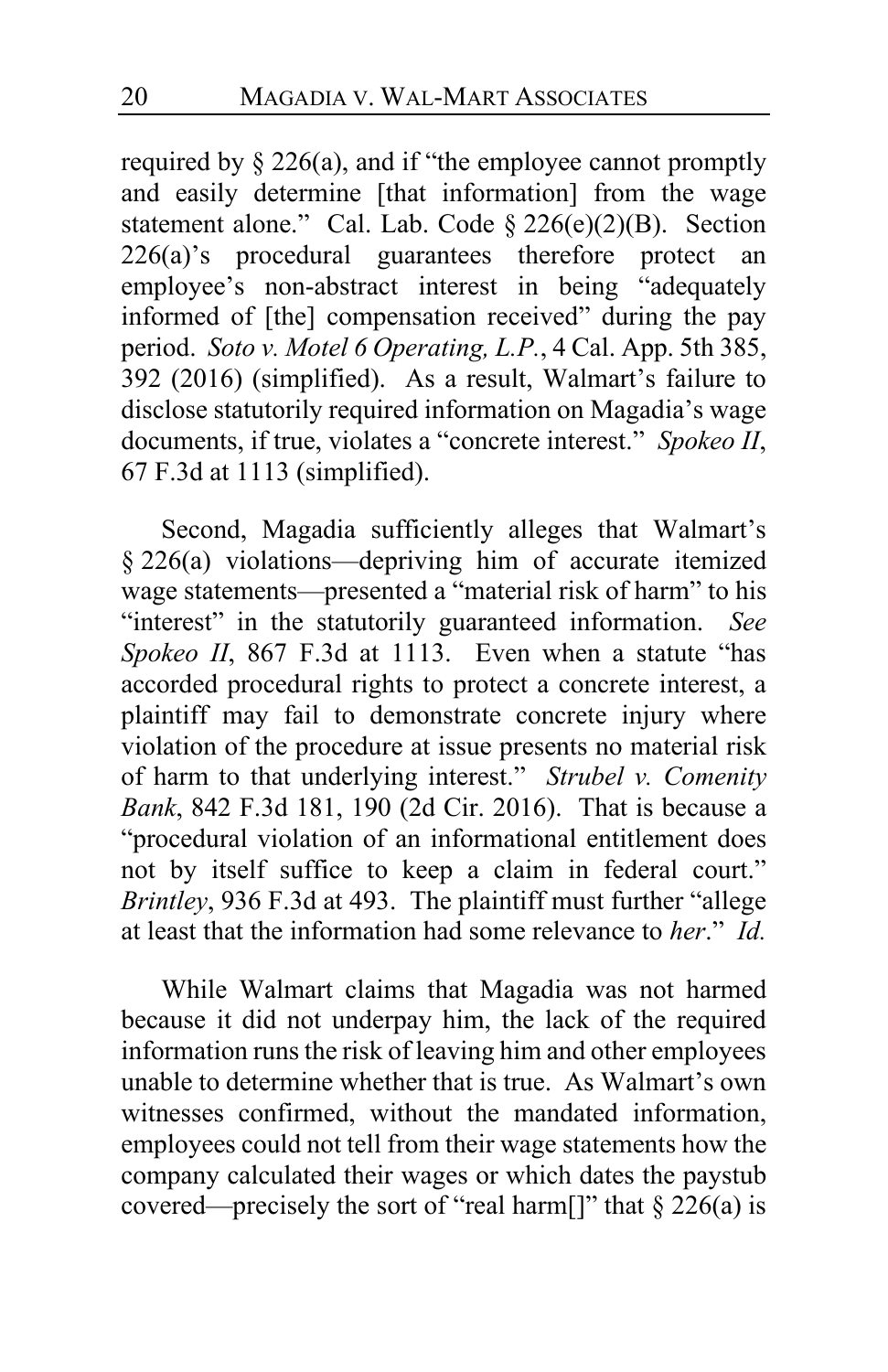"designed to prevent." *See Spokeo II*, 867 F.3d at 1115; Cal. Lab. Code  $\S 226(e)(2)(B)$ . Even if Walmart pays its employees every penny owed, those employees suffer a real risk of harm if they cannot access the information required by § 226(a). *See Torres v. Mercer Canyons Inc.*, 835 F.3d 1125, 1135 (9th Cir. 2016) ("[I]nformational injury need not result in direct pecuniary loss.").**[9](#page-20-0)**

We therefore hold that Magadia has standing to bring his two claims under Labor Code § 226(a). For the same reason, we also conclude that other class members who can establish § 226(a) injuries have standing to collect damages. *See Ramirez v. TransUnion LLC*, 951 F.3d 1008, 1017 (9th Cir. 2020) (holding that all class members "must satisfy the requirements of Article III standing at the final stage of a money damages suit when class members are to be awarded individual monetary damages").

#### **III.**

We turn, finally, to the merits of Magadia's two claims under California's wage statement statute. Cal. Lab. Code § 226(a). To recover damages under the law, Magadia must prove that he "suffer[ed] injury as a result of a knowing and intentional failure by an employer to comply with the

<span id="page-20-0"></span>**<sup>9</sup>** Walmart alternatively argues that California, unlike Congress, cannot confer Article III standing based on a procedural violation. Again, we disagree. A legislature "has the power to create new interests, the invasion of which may confer standing" so long as "the requirements of Art. III [are] met." *Diamond v. Charles*, 476 U.S. 54, 66 n.17 (1986). Walmart seeks to distinguish between injuries born of state law and those born of federal law. But we have held that "state law can create interests that support standing in federal courts." *In re Facebook, Inc. Internet Tracking Litig.*, 956 F.3d 589, 599 (9th Cir. 2020) (quoting *Cantrell v. City of Long Beach*, 241 F.3d 674, 684 (9th Cir. 2001)).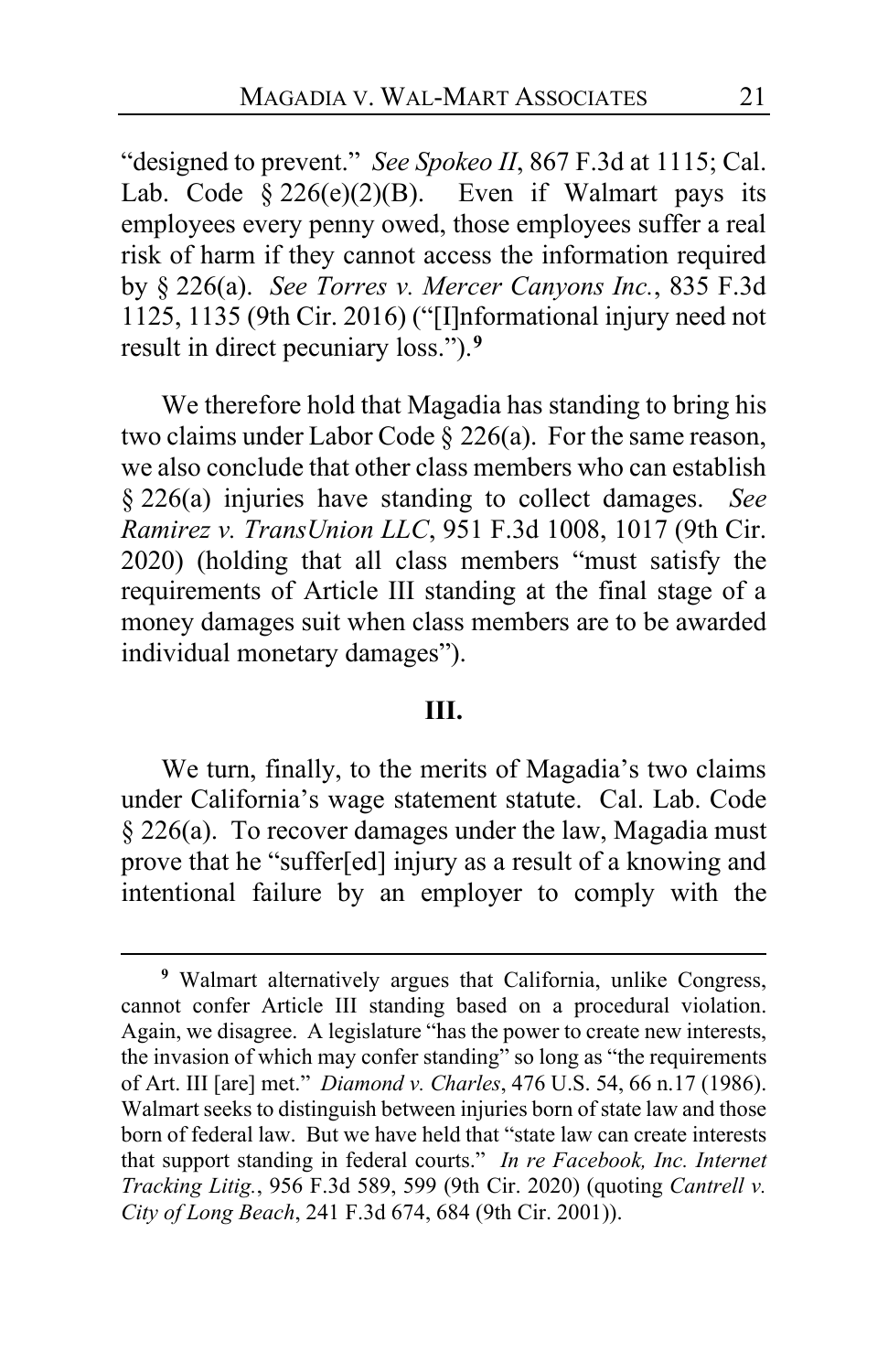statute." *Price v. Starbucks Corp*., 192 Cal. App. 4th 1136, 1142 (2011) (citing Cal. Lab. Code § 226(a), (e)). The district court determined that Magadia proved that Walmart violated the statute. We disagree.

#### **A.**

First, we conclude that the wage statement law did not require Walmart to list the "rate" of the MyShare overtime adjustment on employees' wage statements. The law requires an itemized statement with "all applicable hourly rates in effect during the pay period and the corresponding number of hours worked at each hourly rate by the employee." Cal. Lab. Code  $\S 226(a)(9)$ . The district court held that the wage statements didn't comply with the law because they didn't include the "hourly rates" and "hours worked" associated with the MyShare overtime adjustment. This was error.

Walmart did not violate the wage statement law because there was no "hourly rate<sup>[]</sup> in effect during the pay period" for the MyShare overtime adjustment. Walmart paid its employees every two weeks and provided a paystub at the end of each semimonthly pay period. At the end of a quarter (encompassing six pay periods), Walmart awarded a MyShare bonus to its employees based on performance, sales, profits, and store standards *from the entire quarter*. California law considers that bonus part of the employees' base rate of pay, which in turn requires Walmart to make an after-the-fact adjustment to overtime pay. *See* Cal. Lab. Code § 510 (requiring employers to pay 1.5 times the "regular rate of pay" for overtime). To do so, Walmart must<br>retroactively calculate the difference between the retroactively calculate the difference between the employees' overtime pay rate over the quarter and the employees' overtime rate as if the MyShare bonus had been paid as part of the base rate of pay. After calculating the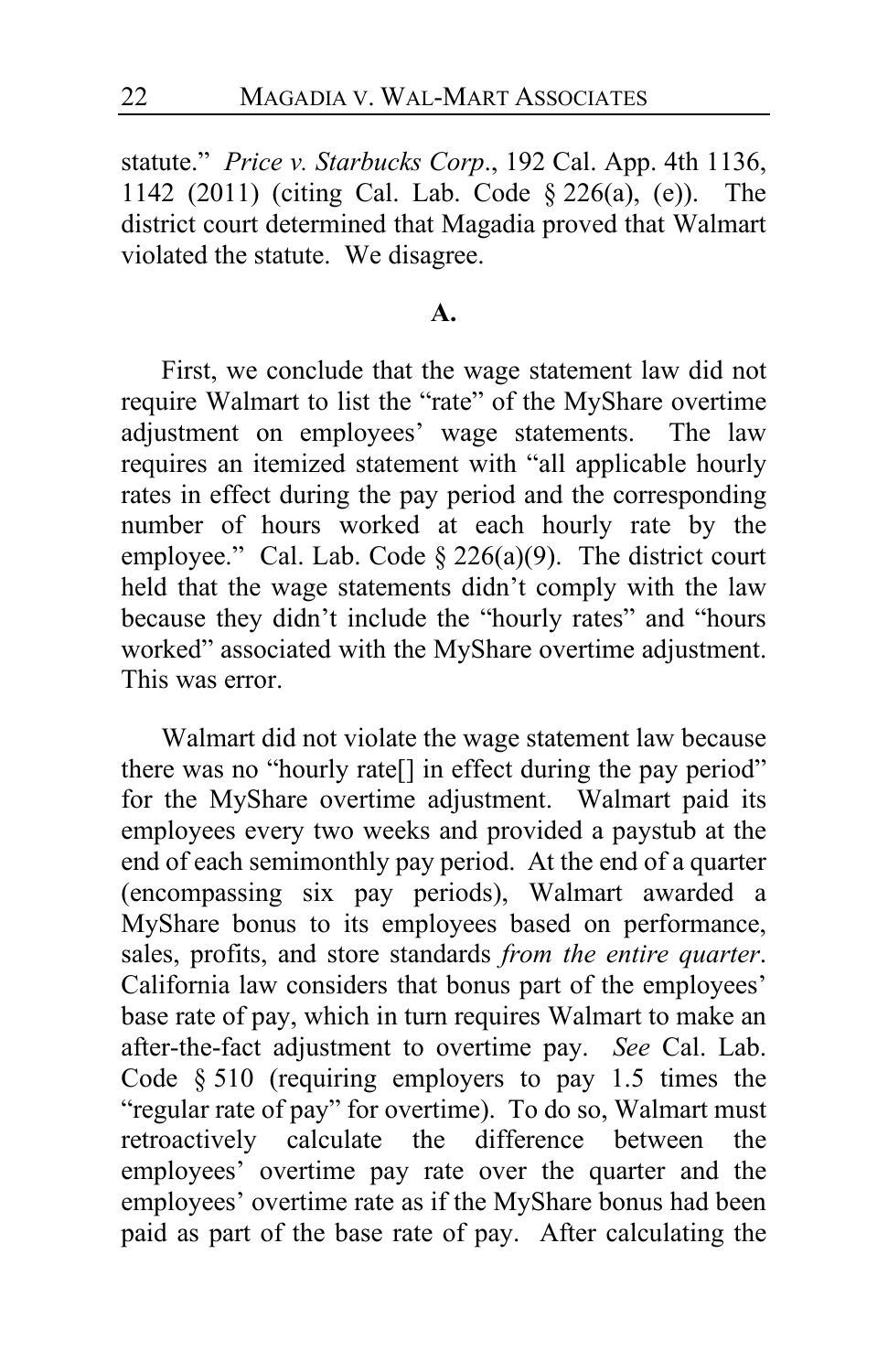required overtime pay adjustment, Walmart reported both the MyShare bonus and the adjusted overtime pay as lump sums on the wage statements at the end of each quarter.

Under these facts, the MyShare overtime adjustment is no ordinary overtime pay with a corresponding hourly rate. It is a non-discretionary, after-the-fact adjustment to compensation based on the overtime hours worked and the average of overtime rates**[10](#page-22-0)** over a quarter (or six pay periods). As a recent California court recognized with a similar bonus scheme, the supposed "hourly rate" for the adjusted overtime pay "is a fictional hourly rate calculated after the pay period closes in order to comply with the Labor Code section on overtime"—"[i]t appears as part of the calculation for an overtime bonus and then disappears, perhaps never to be seen again." *Morales v. Bridgestone Retail Operations, LLC*, No. G057043, 2020 WL 1164120, at \*1 (Cal. Ct. App. Mar. 11, 2020) (unpublished); *see also Canales v. Wells Fargo Bank, N.A.*, 23 Cal. App. 5th 1262 (2018) (unpublished)**[11](#page-22-1)** (Because "[t]he OverTimePay Override was an adjustment to the overtime payment due to an employee, based on bonuses earned by the employee for work performed during prior pay period . . . there were no

<span id="page-22-0"></span>**<sup>10</sup>** Since an employee's overtime pay rate may fluctuate throughout a quarter, Walmart needed to consider the average overtime rate in calculating the overtime adjustment. That Walmart must base the overtime adjustment on an *average* of overtime rates from the quarter is more evidence that the adjustment is not an "hourly rate[] in effect during the pay period."

<span id="page-22-1"></span>**<sup>11</sup>** Available at: https://caselaw.findlaw.com/ca-court-ofappeal/1896937.html.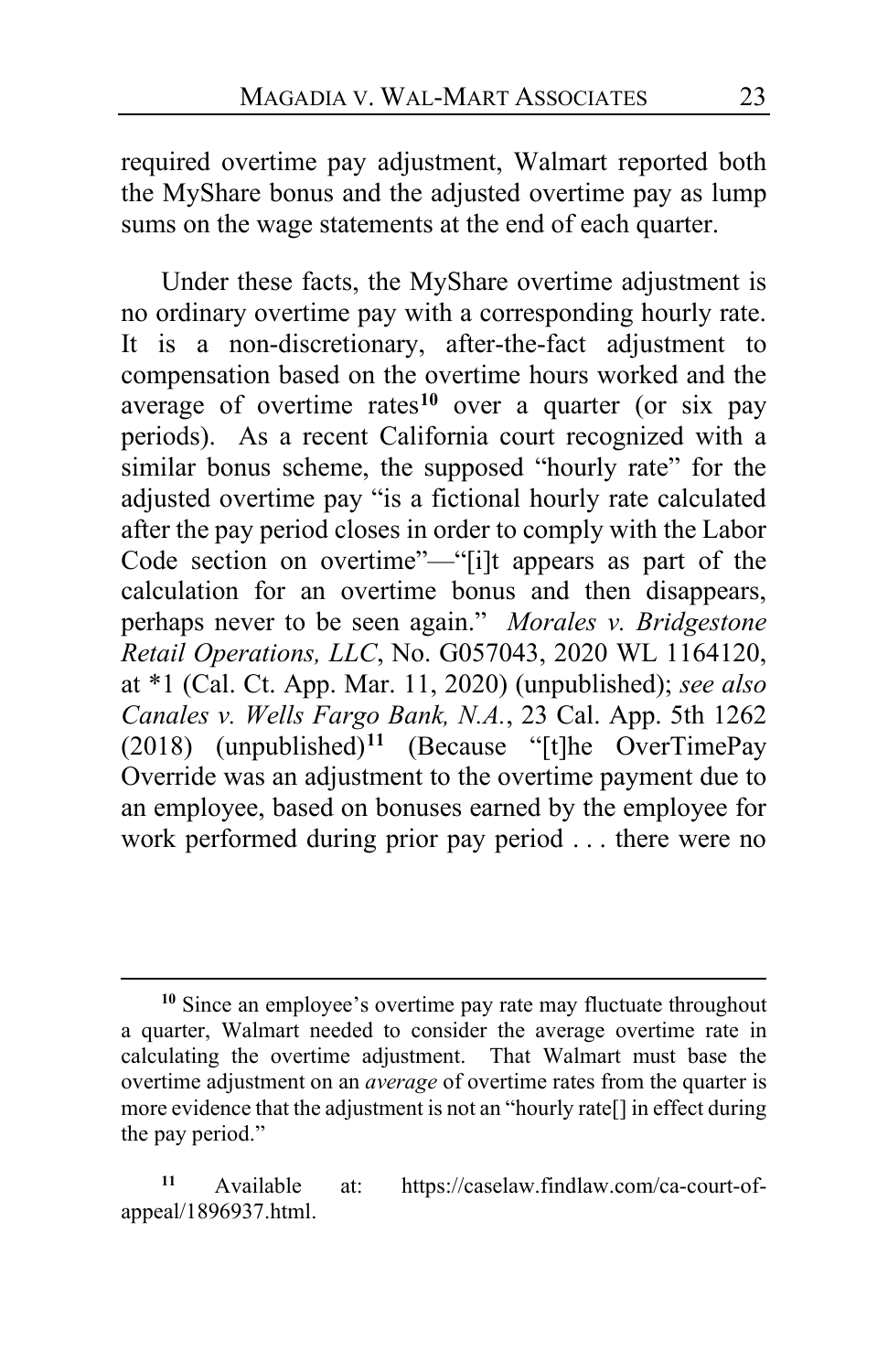applicable hourly rates in effect during the pay period which defendant was required to include in the wage statement.").**[12](#page-23-0)**

As a result, we do not consider the calculation to be an "hourly rate in effect during the pay period." Cal. Lab. Code § 226(a)(9). The term "in effect" is defined as "[t]he state or fact of being operative or in force."**[13](#page-23-1)** And the word "during" means "[t]hroughout the whole continuance of," or "in the time of. $14$  So to be "in effect during the pay period," the hourly rate must have been "operative" or "in force" "throughout the whole continuance of" or "in the time of" the pay period in the wage statement. It does not apply to an artificial, after-the-fact rate calculated based on overtime hours and rates from preceding pay periods that did not even exist during the time of the pay period covered by the wage statement. *See Morales*, 2020 WL 1164120, at \*5 ("The hourly rate for the overtime premium is not in effect during the pay period."); *Canales*, 23 Cal. App. 5th 1262 (same).

This reading is confirmed by  $\S 226(a)(9)$ 's second requirement: that the employer must list the "corresponding number of hours worked at each hourly rate." During the last two-week pay period of the quarter, but before Walmart generates the MyShare bonus, an employee works under his or her ordinary overtime hourly rate, which must be reported

<span id="page-23-0"></span>**<sup>12</sup>** Although these decisions are unpublished with no precedential value, we may still consider them to interpret California law. *See Emps. Ins. of Wausau v. Granite State Ins. Co.*, 330 F.3d 1214, 1220 n.8 (9th Cir. 2003).

<span id="page-23-1"></span>**<sup>13</sup>** *In Effect*, Oxford English Dictionary Online, tinyurl.com/4f6t8ppt.

<span id="page-23-2"></span>**<sup>14</sup>** *During*, Oxford English Dictionary Online, tinyurl.com/tw6mvf3s.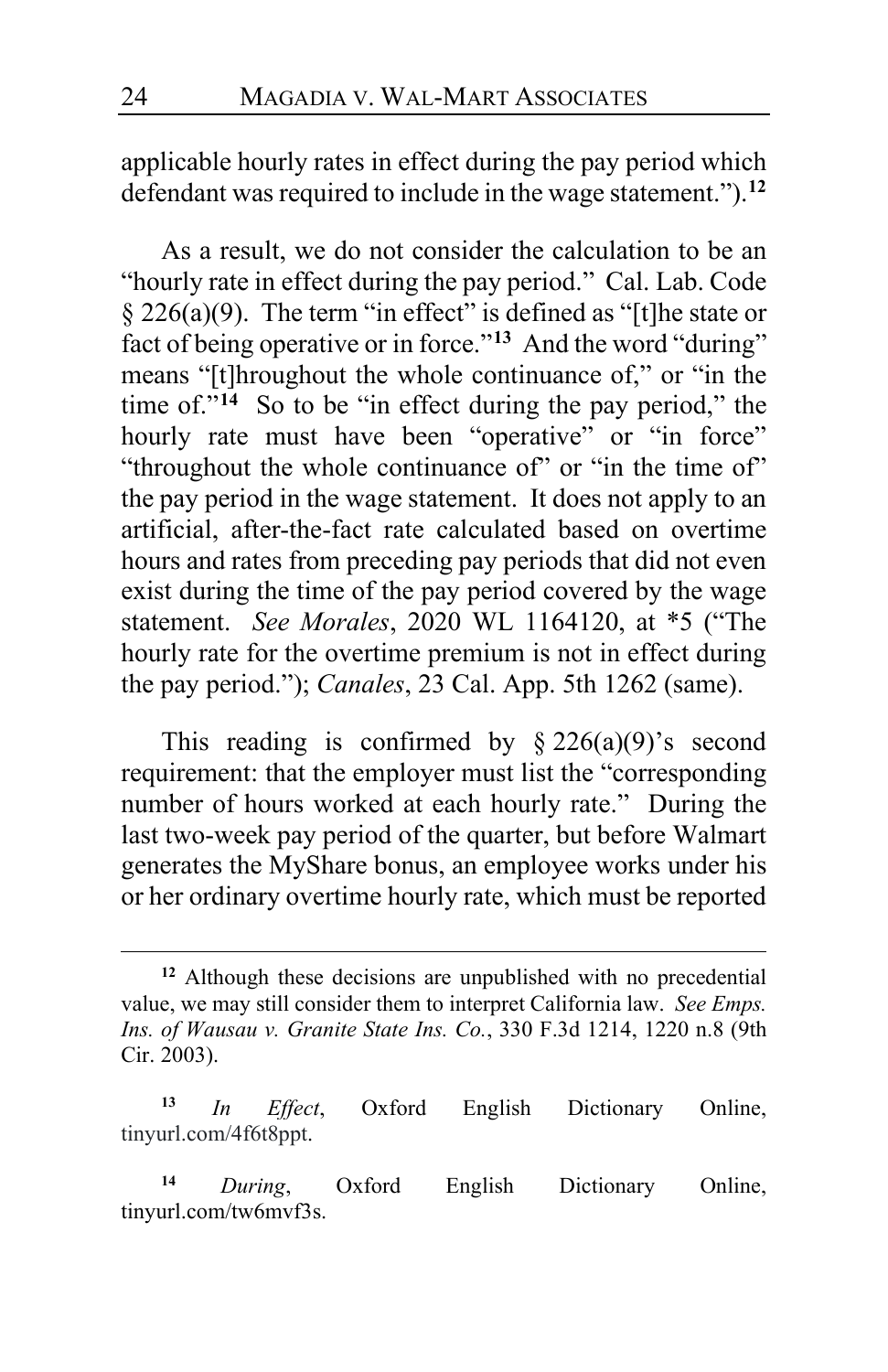in the employee's paystub. At the end of the quarter, if the employee receives a MyShare bonus and its required overtime adjustment, then Walmart must also calculate the overtime adjustment rate. But at no time during the preceding two-week pay period did the employee work under that overtime rate because it's calculated *after* the close of the pay period based on the *preceding six pay*  periods of work. For example, Magadia's overtime adjustment "rate" was apparently about \$.20 per hour. Yet there was no pay period in which Magadia ever worked overtime at an hourly rate of \$.20. As this illustrates, Magadia's reading of the statute would lead to the anomalous result of having a wage statement listing an "hourly rate" but with zero "number of hours worked" at that rate.

In sum, because Walmart must retroactively calculate the MyShare overtime adjustment based on work from six prior periods, we do not consider it an hourly rate "in effect" during the pay period for purposes of  $\S 226(a)(9)$ . Walmart complied with the wage statement law here.

#### **B.**

Next, we hold that Walmart's Statements of Final Pay do not violate the wage statement statute. The law requires employers to furnish employees "semimonthly *or* at the time of each payment of wages" with "an accurate itemized statement in writing showing . . . the inclusive dates of the period for which the employee is paid." Cal. Lab. Code § 226(a)(6) (emphasis added).Section 226(a)(6)'s use of the disjunctive affords employers the option of furnishing the pay statement *either* semimonthly *or* at the time of each wage payment.Employers are thus authorized to issue a pay statement at either time of their choosing. *See Canales*, 23 Cal. App. 5th at 1271–72 (published) ("The plain